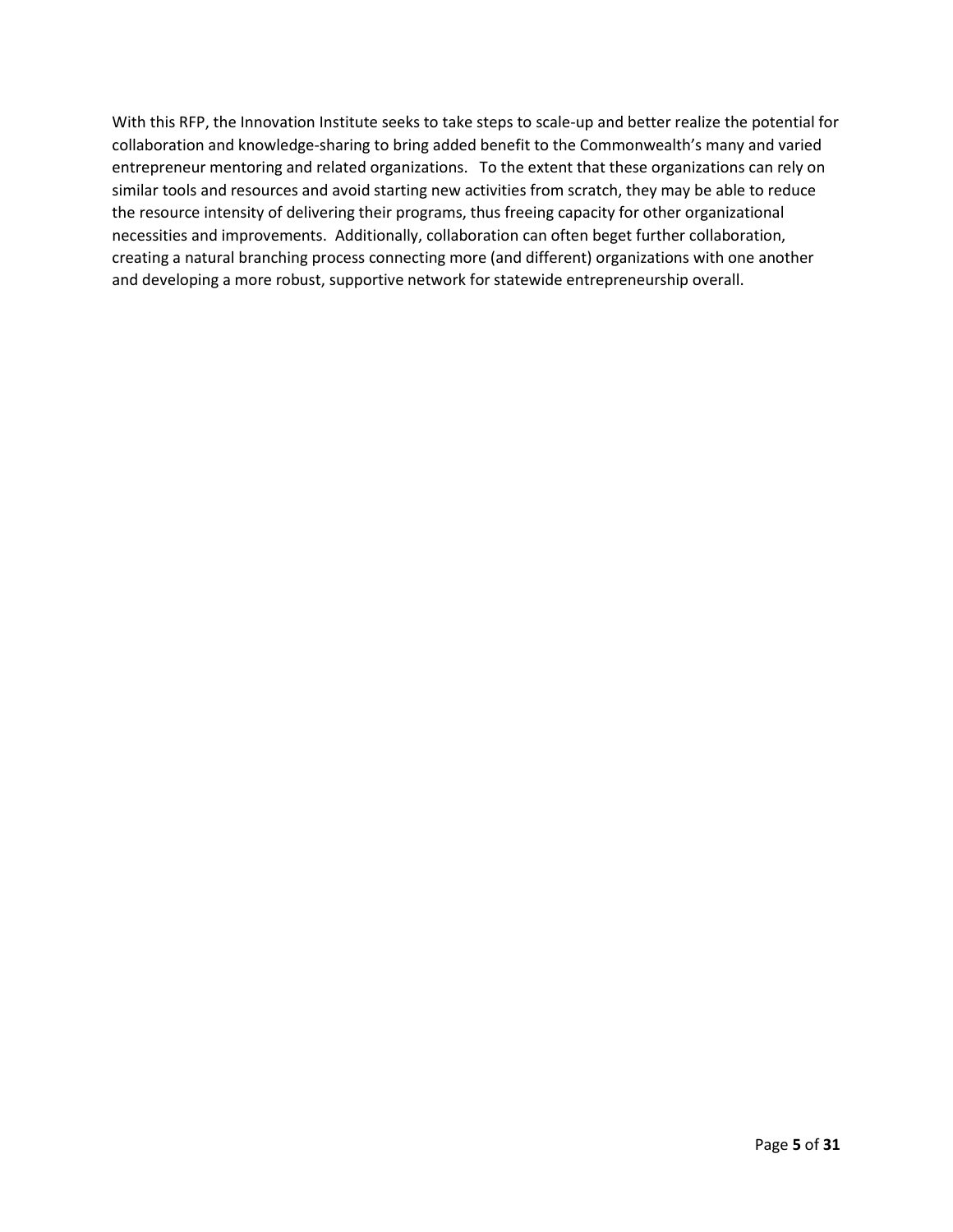# **Program Framework**

*1. Objectives of the Knowledge Sharing Network:* The Innovation Institute seeks to pilot a new entrepreneur mentoring Knowledge Sharing Network to facilitate collaboration and partnership between relevant organizations as a way to improve the overall effectiveness of their programs and the efficiency of their operations. The goal of the new Network is help organizations enhance their capabilities to build organizational efficiency; reach more people; expand their scope of offerings; benefit from the expertise of other organizations; strengthen their impact in promoting business development and adding value to startups; and focus on deepening core activities by reducing the resource-intensity of program delivery where possible.

The new Network is intended to be inclusive of and accessible to different types of organizations and programs from across Massachusetts that are supporting entrepreneurs through mentoring and related services. The ultimate objective of the new Knowledge Sharing Network is to further cultivate and engage the Commonwealth's strong and growing community of mentoring-related entrepreneurship support organizations to help them grow, improve, and sustain their activities long term.

- 2. Minimum Program Design Requirements: The Innovation Institute values a thoughtful and creative approach to the information shared within this RFP and welcomes applicants to propose the exact structure and shape of the new Knowledge Sharing Network that they think will work best for the intended purpose. At a minimum, however, the Institute seeks proposals that incorporate the following key elements in their program designs:
	- Both "online" (web) and "offline" (in-person) networking components.
	- A method and format to facilitate exchange of information, practices, outcomes and materials between organizations.
	- A planned stakeholder advisory group representing different organizations across different regions.
- *3. Eligibility:* This Solicitation welcomes applications from any independent consultant, industry association, economic development corporation, community-based organization, university/college, or other nonprofit entity legally operating in Massachusetts.
- *4. Number, Size, and Distribution of Awards:* MassTech will support one proposal for a Knowledge Sharing Network up to a total of \$175,000 but is under no obligation to award the full amount during this Solicitation cycle.
- *5. Submission Process:* The Submission Process will proceed in two stages. Applicants will first submit a 2-4 page Concept Paper to the Innovation Institute ("Application"), which will be subject to review by Innovation Institute and Executive Office of Housing and Economic Development staff who reserve the right to request additional information, clarity or modifications from applicants; conduct any independent reference checks; and seek external guidance and counsel as necessary.

After review of the concept paper, selected Applicants may then be asked to submit a full project budget, timeline and project plan, including implementation and evaluation plans, incorporating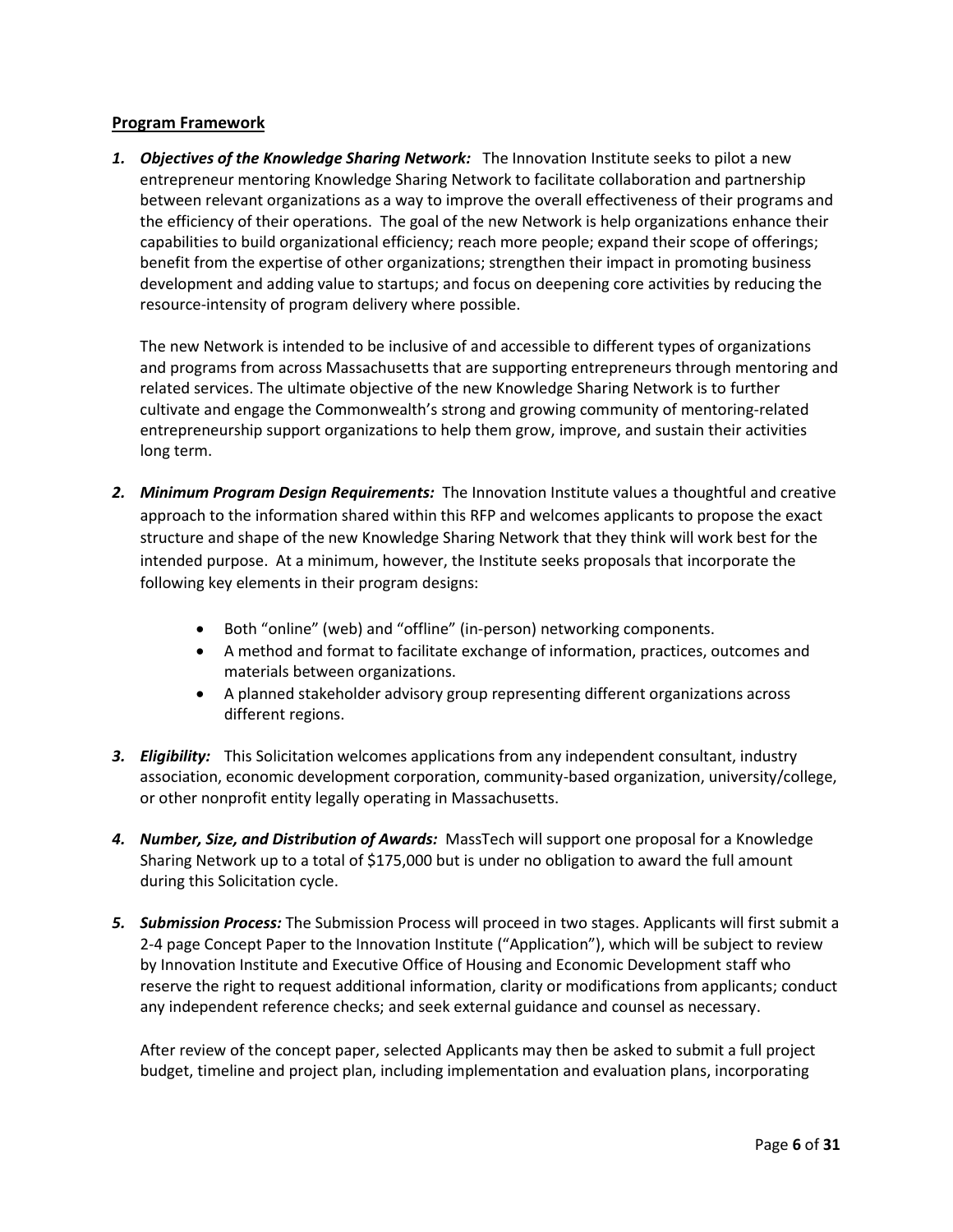reviewers' feedback on the concept plan ("Project Proposal"). The full Project Proposal will be reviewed by select outside reviewers. Please see below for further details.

- *6. Application Timeline:* Concept Paper Applications will be accepted from the issue date of this RFP through October  $27^{th}$ . By November  $10^{th}$  MassTech will notify applicants of their selection to submit a full Project Proposal. Full Proposals will be due by the end of January 2017. This timeline schedule is provided for planning purposes and may be subject to change depending on the number and quality of Concept Papers received. Updated decision timelines will be made available to applicants as the process continues.
- *7. Use of Proceeds:* Applicants should propose uses of grant funding that are consistent with the values and foundational principles of the Innovation Institute. Capital expenditures are not encouraged under this grant and are limited to no more than 10% of the project funding provided by MassTech.
- *8. Cost Sharing/Match:* MassTech seeks to leverage its funds to extend their impact and welcomes cost-sharing through matching funds or in-kind services for the activities proposed for this Solicitation. MassTech is not requiring any set level of cost share or match.
- *9. Performance Period:* The Innovation Institute is seeking proposals that would design, plan, and activate a new Knowledge Sharing within a maximum 2-year timeframe, effective from a start-date agreed upon with MassTech.
- *10. Reporting and Program Management Requirements:* The reporting period will begin from the program start-date agreed upon with MassTech and extend for 12 months beyond the performance period. At a minimum, reporting requirements will entail brief progress updates on the program and budget and a final report summarizing activities, detailing metrics, and evaluating outcomes.
- *11. Disbursement of Funds:* MassTech will disburse funds on a reimbursement basis in accordance with budget, payment terms, schedules, and other conditions as detailed in its standard General Terms and Conditions (see Attachment D). Among other conditions, payment will be subject to: (i) execution of an agreement between the grantee; (ii) submission of valid invoices and reports from the grantee evidencing the expenditures to be reimbursed and any applicable match funds recognized.

# **Submission Requirements**

- *1. Concept Paper Application:* Applicants will first submit a 2-4 page Concept Paper to the Innovation Institute, which will be subject to review by Innovation Institute and Executive Office of Housing and Economic Development staff. The Concept Paper should briefly touch on the following elements:
	- **Summary of proposed program activities.** Characterize the nature of and responsible party for subsections of the program. Identify any potential partners who will help advance program activities. Outline your process for cultivating stakeholder buy-in and engaging participation around your proposed new Network. Include a rough cost estimate for proposed activities.
	- **Timeline** a sketch of planned sequencing and expected milestones of the planned activities.
	- **Qualifications** brief bios and descriptions of staff on the project with attention to their past experience that will allow them to fulfill their project role.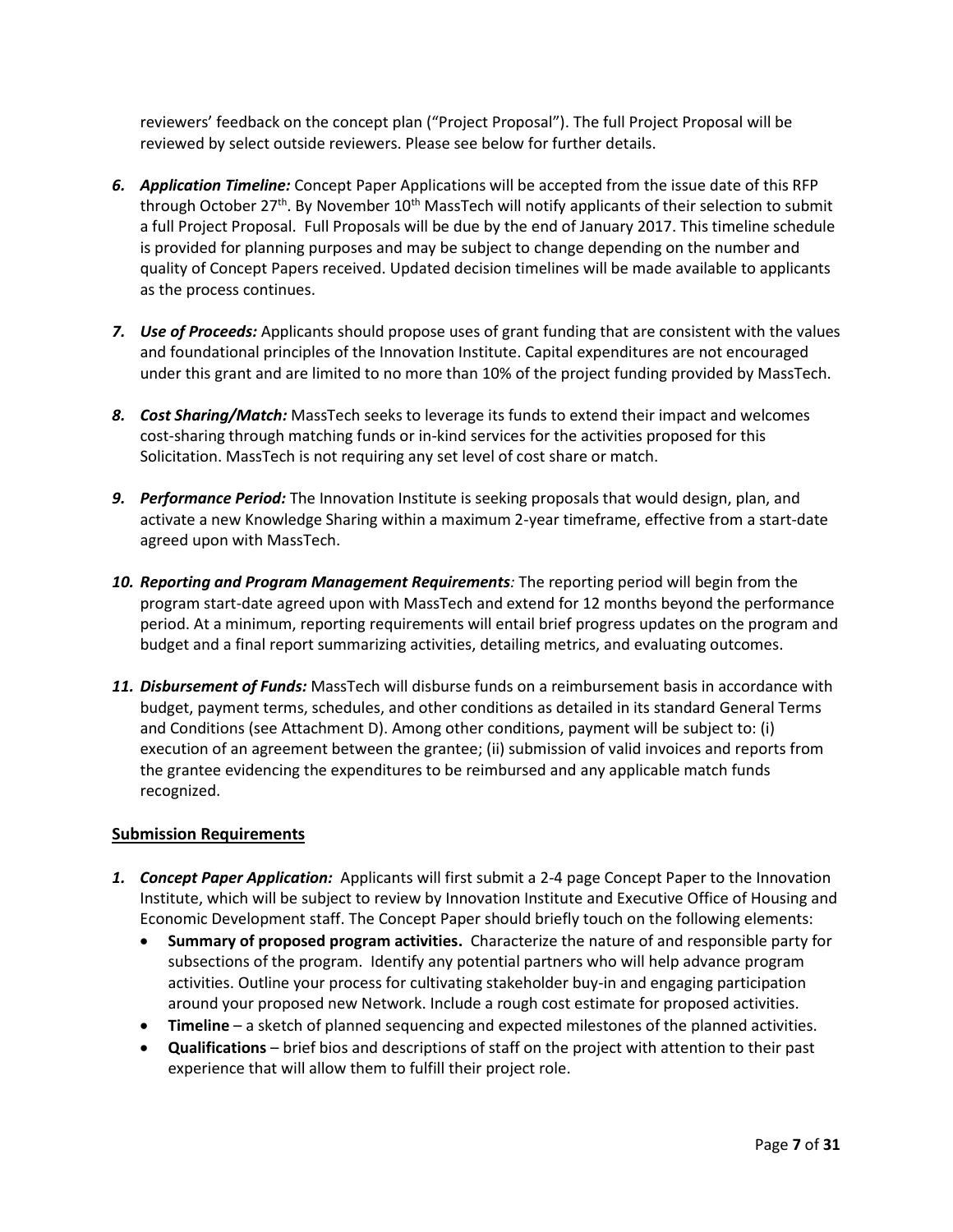*2. Full Project Proposal (IF INVITED):* Applicants will be invited to submit a full Proposal based on the strength of the Concept Paper Application. The Innovation Institute will invite a select group of outside reviewers to join its review of full Proposal submissions.

**PLEASE NOTE** – the following items are not required elements of the Concept Paper Application due on October 27<sup>th</sup>. Full Proposals will need to include the following items in order to be considered for an award under this Solicitation:

- **Application Cover Sheet**
- **Executive Summary**: Applicants should provide a summary of their organization, a description of their organization's mission, its role in supporting their region's ecosystem and business enterprises, and their track record, including any success metrics. The Executive Summary should provide a broad sketch of proposed activities. This summary should be a maximum of two (2) pages in length.
- **Project Narrative**: Applicants should provide a narrative that addresses the following questions about the Knowledge Sharing Network they propose to create and launch.
	- 1. Please describe the activities involved with your proposed Network and how those would be implemented. What strategies would you pursue to build-up the Network, ensure that it is timely and relevant and cultivate participation?
	- 2. How will you ensure stakeholder buy-in and community support for your proposed Network and ensure responsive programming?
	- 3. How are the proposed effort(s) inclusive and responsive to the needs of different types of organizations in regions across Massachusetts?
	- 4. How does your proposed Network benefit and strengthen the overall ecosystem for entrepreneurship across the state, taking into account the perspective of support organizations and the entrepreneurs they serve?
	- 5. How do you plan on evaluating the impact of your proposed efforts? What metrics will you track to assess outputs and outcomes?
	- 6. Who will be involved in leading and managing your proposed new efforts? What are their relevant qualifications and professional experience? Please limit biographical sketches and CVs to one page each.
- **Implementation Plan/Project Schedule:** Please provide an implementation plan and timeline for your proposed efforts. Identify the different activities and roles involved, and the parties responsible for them. If other organizations are involved in implementation, please include short letters from them indicating their partnership.
- **Project Budget**: Please provide your proposed budget information. What specific activities would any MassTech award support? Please complete the MassTech Budget Template (see Attachment C) and include it with your proposal.
- **Authorized Applicants' Signature and Acceptance Form** (Attachment B)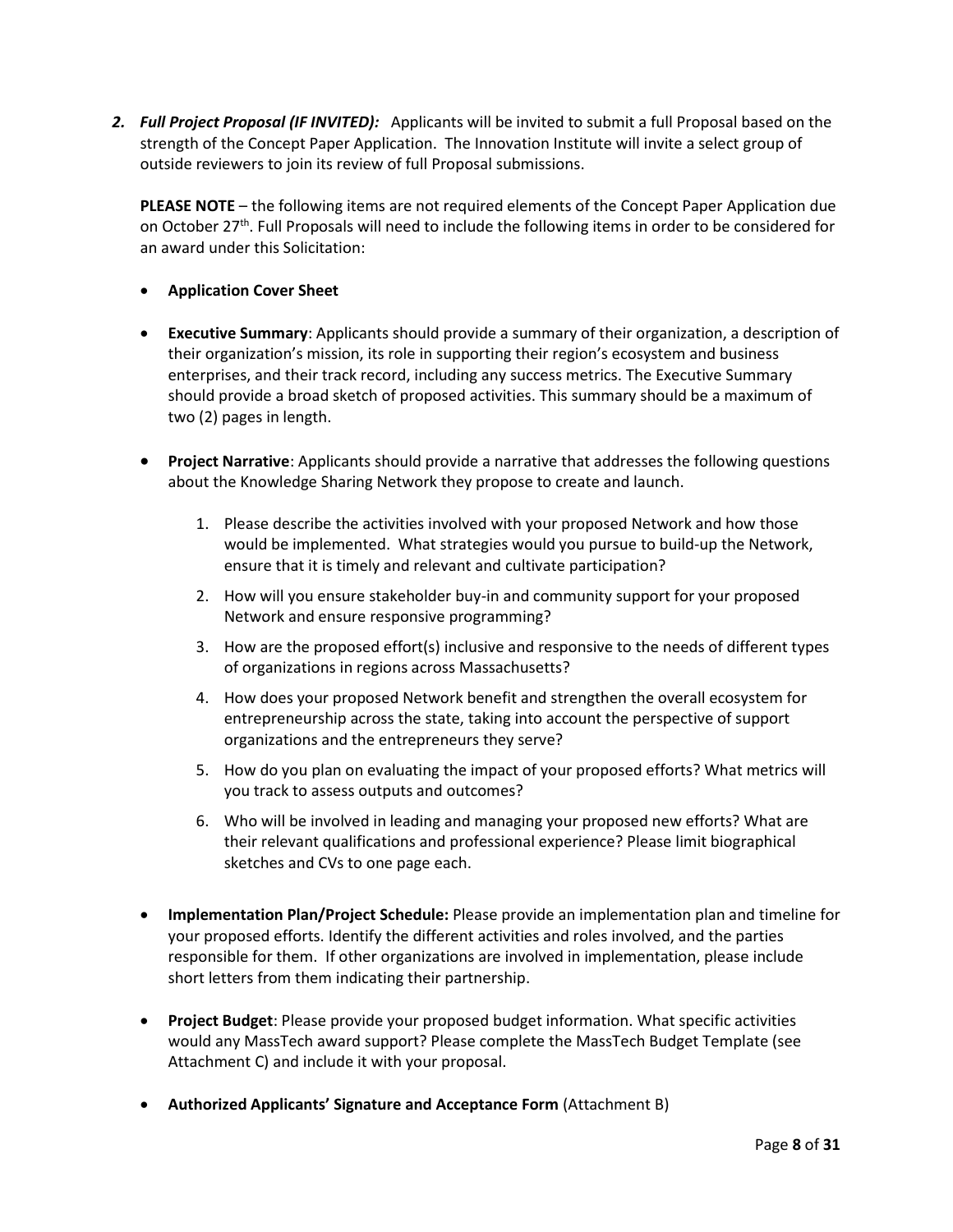**Exceptions and/or counterproposals, if any, to the General Terms and Conditions** (refer to Attachment D)

A statement indicating compliance with the terms, conditions and specifications contained in this Solicitation must be submitted to MassTech. Submission of the signed Authorized Applicant's Signature and Acceptance Form (set forth in Attachment B) shall satisfy this requirement. Submission of the signed Authorized Applicant's Signature and Acceptance Form will also satisfy the requirement that all responses include an affidavit of the Massachusetts company's compliance with all corporate filing requirements and compliance with state tax laws.

MassTech will enter into General Terms and Conditions with the selected Applicant(s) containing certain standard provisions (the "Agreement") (*See* Attachment D for the standard form of Agreement). MassTech reserves the right to amend the standard form of Agreement at any time without reissuing this Solicitation. Applicants should review the Agreement in Attachment D as they are required to specify any exceptions to the Agreement and to make any suggested counterproposals. **A failure to specify exceptions and/or counterproposals will be deemed an acceptance of the Agreement's general terms and conditions, and no subsequent negotiation of such provisions shall be permitted**. Reserving one's rights to negotiate terms after an award is made is unacceptable.

# **Evaluation Criteria**

Only the information provided to the Innovation Institute during this Solicitation process will be used to evaluate Project Proposals submitted. Assuming the submission represents a complete response to formal Solicitation requirements, including required signatures, forms, and budget (in the requested MassTech template), all Proposals submitted to this Solicitation will be evaluated according to the following criteria (*not* listed in any particular order of importance).

- 1. Quality of implementation activities and strategies, with a focus on the mechanics of program delivery.
- 2. Consideration of stakeholder buy-in, community support and delivering responsive programming.
- 3. Clarity in addressing the needs of different types of organizations in different regions that are providing entrepreneur mentoring and related support.
- 4. Clarity in identifying the purpose(s) and benefit(s) of the proposed activities to the broader entrepreneurship ecosystem.
- 5. Thoughtfulness in planning evaluation criteria and metrics for the proposed new effort.
- 6. Capacity and qualifications of the leaders and managers of the proposed new efforts.
- 7. Suitability of timeline and budget for proposed implementation plan.
- 8. Overall thoroughness, general quality, and feasibility of the entire proposal.

# **Concept Paper Application Process**

*1. Due Date:* All Concept Papers for this Solicitation must be received **by 3:00 pm on October 27, 2016 at the email address noted below.** If an applicant is invited to submit a full application then it is the sole responsibility of the Applicant to ensure that its Application is complete, and is properly submitted to MassTech. Applications must be received by MassTech by the date and time specified.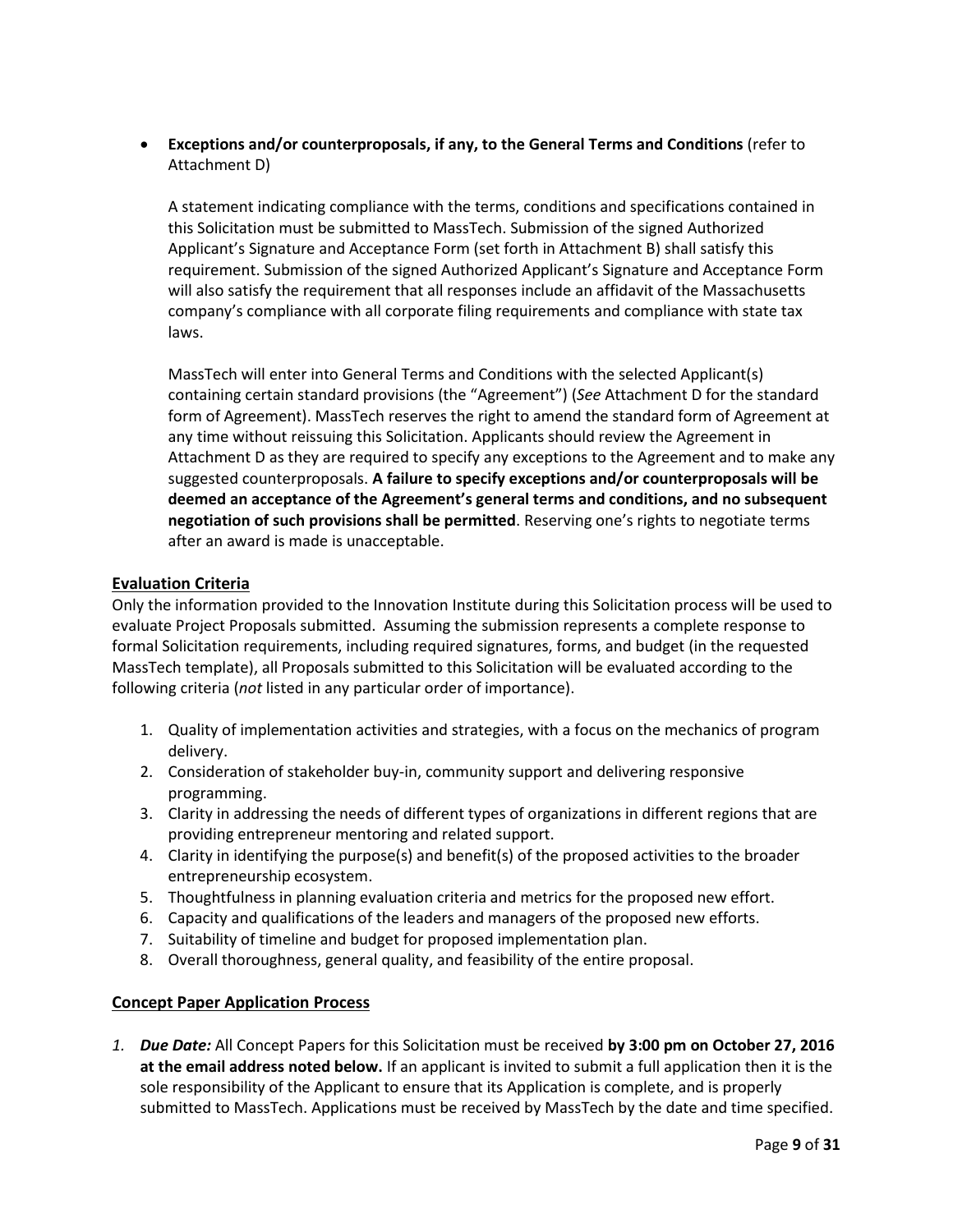MassTech accepts no responsibility for late delivery of an application. All late applications shall be returned to the Applicants unopened.

- *2. Instruction for Submission of Responses:* Applicants are cautioned to read carefully and conform to the requirements of this specific Solicitation. Failure to comply with the provisions of this Solicitation may serve as grounds for rejection of an Application.
	- a. All Concept Paper Applications must be submitted in electronic format (.pdf, .doc or .docx) to the email address below.
	- b. Applicants are cautioned to review Attachments A1 and A2 prior to submitting an electronic copy of their application. In accordance with the procedures set forth in Attachments A1 and A2, any information that applicant has identified as "sensitive information" in the hard copy of their application should be deleted from the electronic copy prior to submission to MassTech.
	- c. Concept Paper Applications must be delivered via email to: **[proposals@masstech.org](mailto:fields@masstech.org)**
	- d. Applicants invited to submit full Project Proposals will require physical copies be sent to MassTech's offices. Further information will be included in the invitation to submit a full Proposal.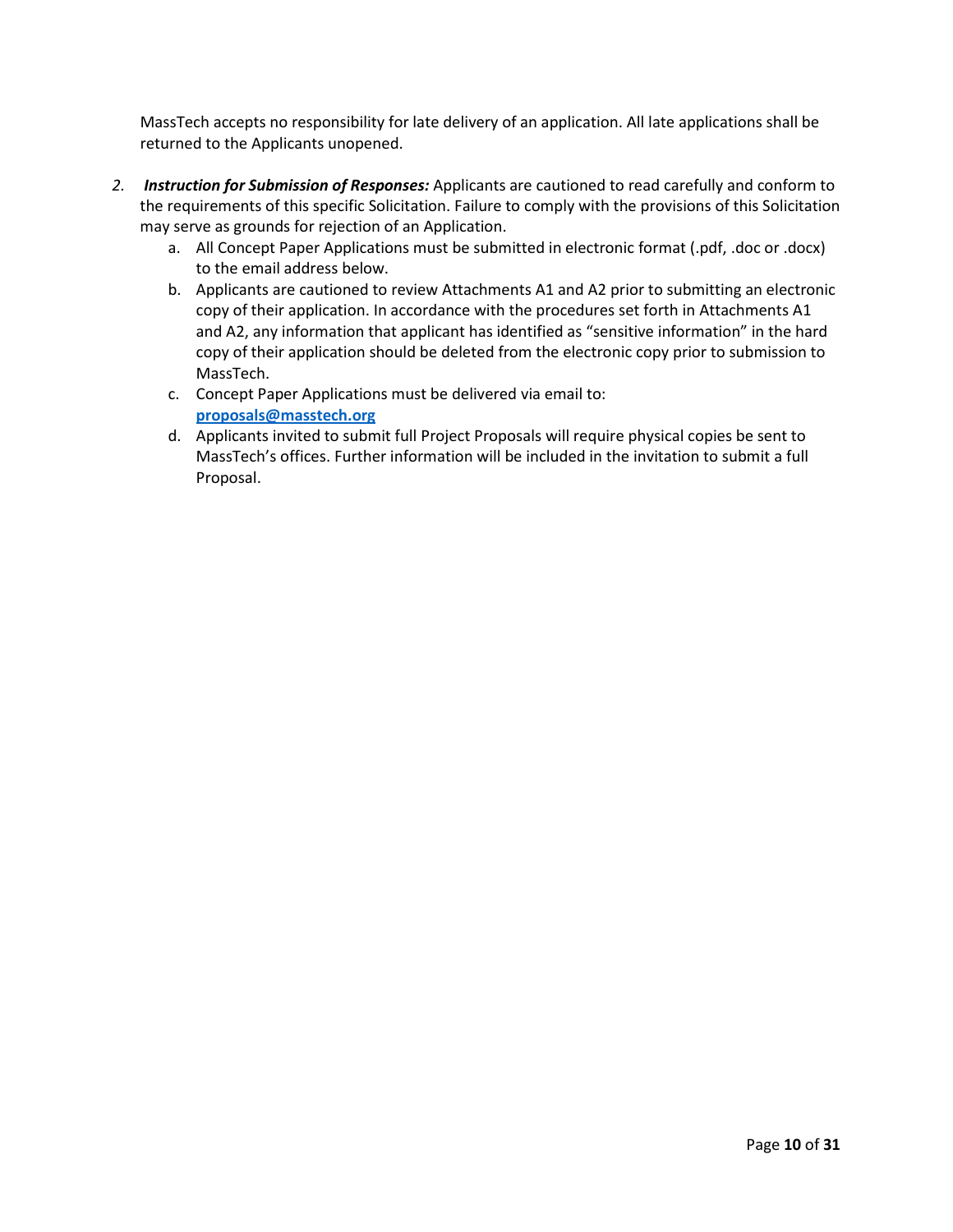# **ATTACHMENT A-1 THE MASSACHUSETTS TECHNOLOGY COLLABORATIVE POLICY AND PROCEDURES REGARDING SUBMISSION OF "SENSITIVE INFORMATION"**

Massachusetts Technology Collaborative, the Innovation Institute, the Massachusetts Broadband Institute and the Massachusetts e-Health Institute (collectively referred to herein as "Mass Tech Collaborative") are subject to the requirements concerning disclosure of public records under the Massachusetts Public Records Act, M.G.L. c. 66 (the "Public Records Act"), which governs the retention, disposition and archiving of public records. For purposes of the Public Records Act, "public records" include all books, papers, maps, photographs, recorded tapes, financial statements, statistical tabulations, or other documentary materials or data, regardless of physical form or characteristics, made or received by Mass Tech Collaborative. As a result, any information submitted to Mass Tech Collaborative by a grant applicant, recipient grantee, respondent to a request for response (including, but not limited to an RFQ, RFP and RFI), contractor, or any other party (collectively the "Submitting Party") is subject to public disclosure as set forth in the Public Records Act.

The foregoing notwithstanding, "public records" do not include certain materials or data which fall within one of the specifically enumerated exemptions set forth in the Public Records Act or in other statutes, including Mass Tech Collaborative's enabling act, M.G.L. Chapter 40J. One such exemption that may be applicable to documents submitted by a Submitting Party is for any documentary materials or data made or received by Mass Tech Collaborative that consists of trade secrets or commercial or financial information regarding the operation of any business conducted by the Submitting Party, or regarding the competitive position of such Submitting Party in a particular field of endeavor (the "Trade Secrets Exemption").

**IT IS MASS TECH COLLABORATIVE'S EXPECTATION AND BELIEF THAT THE OVERWHELMING PERCENTAGE OF DOCUMENTS IT RECEIVES FROM A SUBMITTING PARTY DOES NOT CONTAIN ANY INFORMATION THAT WOULD WARRANT AN ASSERTION BY MASS TECH COLLABORATIVE OF AN EXEMPTION FROM THE PUBLIC RECORDS ACT. SUBMITTING PARTIES SHOULD THEREFORE TAKE CARE IN DETERMINING WHICH DOCUMENTS THEY SUBMIT TO MASS TECH COLLABORATIVE, AND SHOULD ASSUME THAT ALL DOCUMENTS SUBMITTED TO MASS TECH COLLABORATIVE ARE SUBJECT TO PUBLIC DISCLOSURE WITHOUT ANY PRIOR NOTICE TO THE SUBMITTING PARTY AND WITHOUT RESORT TO ANY FORMAL PUBLIC RECORDS REQUEST.**

In the event that a Submitting Party wishes to submit certain documents to Mass Tech Collaborative and believes such a document or documents may be proprietary in nature and may fall within the parameters of the Trade Secrets Exemption and/or some other applicable exemption, the following procedures shall apply:

- 1. At the time of the Submitting Party's initial submission of documents to Mass Tech Collaborative, the Submitting Party must provide a cover letter, addressed to Mass Tech Collaborative's General Counsel, indicating that it is submitting documents which it believes are exempt from public disclosure, including a description of the specific exemption(s) that the Submitting Party contends is/are applicable to the submitted materials, a precise description of the type and magnitude of harm that would result in the event of the documents' disclosure, and a specific start date and end date within which the claimed exemption applies. If different exemptions, harms and/or dates apply to different documents, it is the Submitting Party's responsibility and obligation to provide detailed explanations for each such document.
- 2. At the time of the Submitting Party's initial submission of documents to Mass Tech Collaborative, the Submitting Party must also clearly and unambiguously identify each and every such document that it contends is subject to an exemption from public disclosure as "Sensitive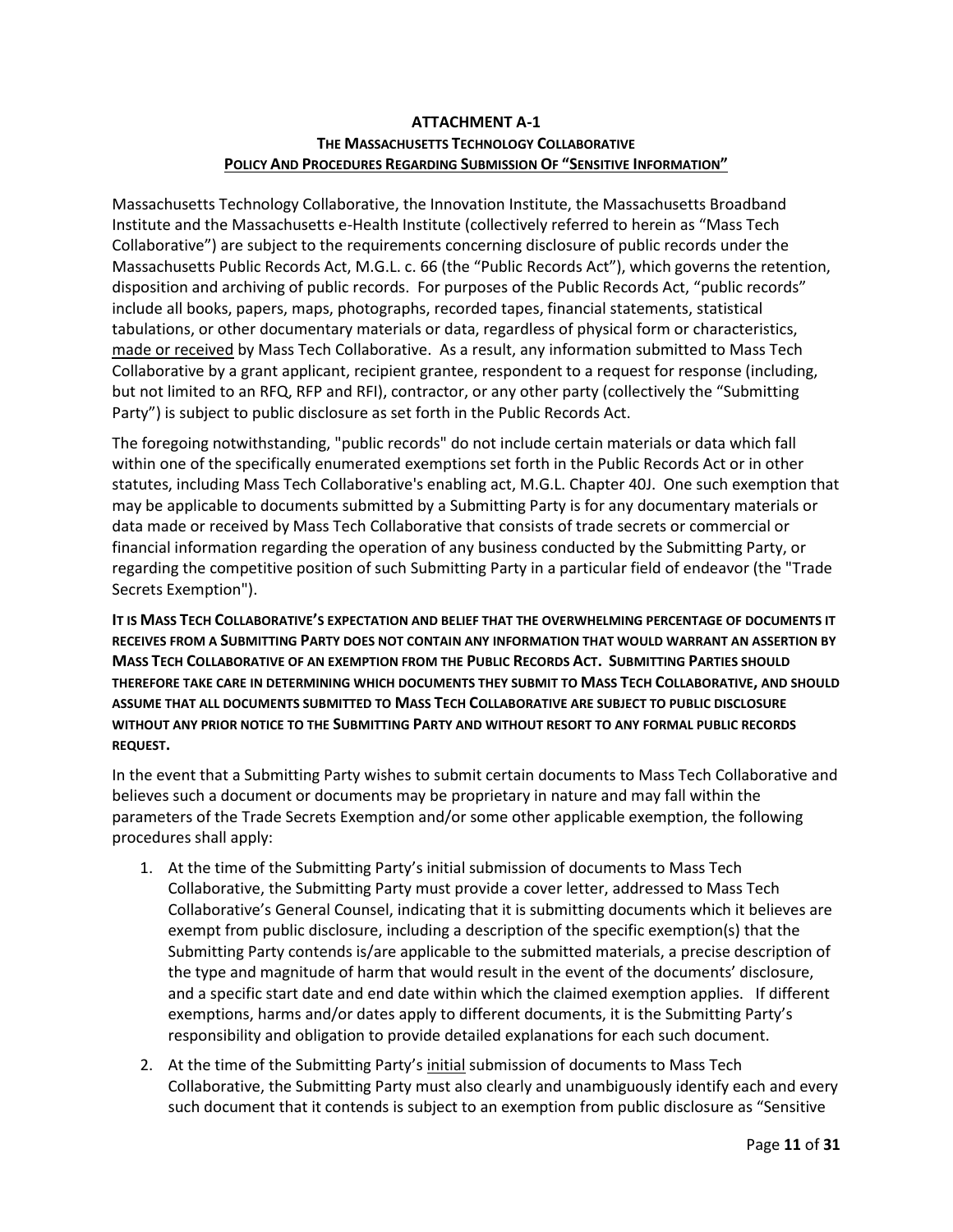Information." It is the Submitting Party's responsibility and obligation to ensure that all such documents are sufficiently identified as "Sensitive Information", and Submitting Party's designation must be placed in a prominent location on the face of each and every document that it contends is exempt from disclosure under the Public Records Act.

**INFORMATION SUBMITTED TO MASS TECH COLLABORATIVE IN ANY FORM OTHER THAN A HARD COPY DOCUMENT WILL NOT BE SUBJECT TO THE PROCEDURES SET FORTH IN THIS POLICY. FOR EXAMPLE, INFORMATION SUBMITTED BY E-MAIL, FACSIMILE AND/OR VERBALLY WILL NOT BE SUBJECT TO THESE PROCEDURES AND MAY BE DISCLOSED AT ANY TIME WITHOUT NOTICE TO THE SUBMITTING PARTY.** 

- 3. Documents that are not accompanied by the written notification to Mass Tech Collaborative's General Counsel or are not properly identified by the Submitting Party as "Sensitive Information" at the time of their initial submission to Mass Tech Collaborative are presumptively subject to disclosure under the Public Records Act, and the procedures for providing the Submitting Party with notice of any formal public records request for documents, as set forth below, shall be inapplicable.
- 4. At the time Mass Tech Collaborative receives documents from the Submitting Party, any such documents designated by Submitting Party as "Sensitive Information" shall be segregated and stored in a secure filing area when not being utilized by appropriate Mass Tech Collaborative staff. By submitting a grant application, request for response, or any other act that involves the submission of information to Mass Tech Collaborative, the Submitting Party certifies, acknowledges and agrees that (a) Mass Tech Collaborative's receipt, segregation and storage of documents designated by Submitting Party as "Sensitive Information" does not represent a finding by Mass Tech Collaborative that such documents fall within the Trade Secrets Exemption or any other exemption to the Public Records Act, or that the documents are otherwise exempt from disclosure under the Public Records Act, and (b) Mass Tech Collaborative is not liable under any circumstances for the subsequent disclosure of any information submitted to Mass Tech Collaborative by the Submitting Party, whether or not such documents are designated as "Sensitive Information" or Mass Tech Collaborative was negligent in disclosing such documents.
- 5. In the event that Mass Tech Collaborative receives an inquiry or request for information submitted by a Submitting Party, Mass Tech Collaborative shall produce all responsive information without notice to the Submitting Party. In the event that the inquiry or request entails documents that the Submitting Party has previously designated as "Sensitive Information" in strict accordance with this Policy, the inquiring party shall be notified in writing that one or more of the documents it has requested has been designated by the Submitting Party as "Sensitive Information", and, if not already submitted, that a formal, written public records request must be submitted by the requesting party to Mass Tech Collaborative's General Counsel for a determination of whether the subject documents are exempt from disclosure.
- 6. Upon the General Counsel's receipt of a formal, written public records request for information that encompass documents previously designated by Submitting Party as "Sensitive Information", the Submitting Party shall be notified in writing of Mass Tech Collaborative's receipt of the public records request, and Mass Tech Collaborative may, but shall not be required to provide Submitting Party an opportunity to present Mass Tech Collaborative with information and/or legal arguments concerning the applicability of the Trade Secrets Exemption or some other exemption to the subject documents.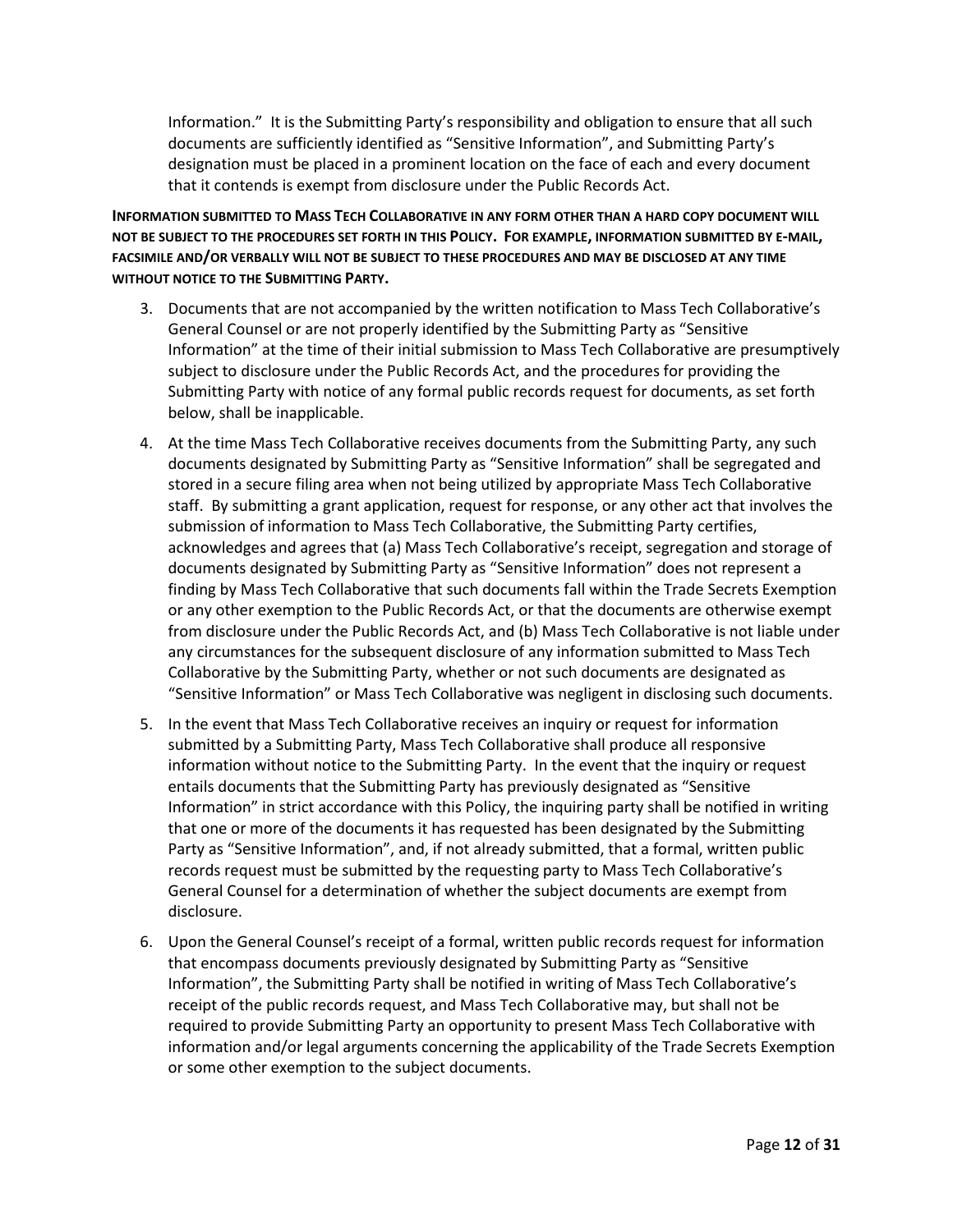7. The General Counsel shall review the subject documents, the Public Records Act and the exemption(s) claimed by the Submitting Party in making a determination concerning their potential disclosure.

**THE GENERAL COUNSEL IS THE SOLE AUTHORITY WITHIN MASS TECH COLLABORATIVE FOR MAKING DETERMINATIONS ON THE APPLICABILITY AND/OR ASSERTION OF AN EXEMPTION TO THE PUBLIC RECORDS ACT. NO EMPLOYEE OF MASS TECH COLLABORATIVE OTHER THAN THE GENERAL COUNSEL HAS ANY AUTHORITY TO ADDRESS ISSUES CONCERNING THE STATUS OF "SENSITIVE INFORMATION" OR TO BIND MASS TECH COLLABORATIVE IN ANY MANNER CONCERNING MASS TECH COLLABORATIVE'S TREATMENT AND DISCLOSURE OF SUCH DOCUMENTS.** 

 **FURTHERMORE, THE POTENTIAL APPLICABILITY OF AN EXEMPTION TO THE DISCLOSURE OF DOCUMENTS DESIGNATED BY THE SUBMITTING PARTY AS "SENSITIVE INFORMATION" SHALL NOT REQUIRE MASS TECH COLLABORATIVE TO ASSERT SUCH AN EXEMPTION. MASS TECH COLLABORATIVE'S GENERAL COUNSEL RETAINS THE SOLE DISCRETION AND AUTHORITY TO ASSERT AN EXEMPTION, AND HE MAY DECLINE TO EXERT SUCH AN EXEMPTION IF, WITHIN HIS DISCRETION, THE PUBLIC INTEREST IS SERVED BY THE DISCLOSURE OF ANY DOCUMENTS SUBMITTED BY THE SUBMITTING PARTY.**

- 8. Mass Tech Collaborative shall provide the requesting party and Submitting Party with written notice of its determination that the subject documents are either exempt or not exempt from disclosure.
- 9. In the event that Mass Tech Collaborative determines that the subject documents are exempt from disclosure, the requesting party may seek review of Mass Tech Collaborative's determination before the Supervisor of Public Records, and Mass Tech Collaborative shall notify the Submitting Party in writing in the event that the requesting party pursues a review of the Mass Tech Collaborative's determination.
- 10. In the event the requesting party pursues a review of Mass Tech Collaborative's determination that the documents are exempt from disclosure and the Supervisor of Public Records concludes that the subject documents are not exempt from disclosure and orders the Mass Tech Collaborative to disclose such documents to the requester, Mass Tech Collaborative shall notify the Submitting Party in writing prior to the disclosure of any such documents, and Submitting Party may pursue injunctive relief or any other course of action in its discretion.
- 11. In the event that Mass Tech Collaborative determines that the subject documents are not exempt from disclosure or the General Counsel determines that, under the circumstances and in his discretion, Mass Tech Collaborative shall not assert an exemption, Mass Tech Collaborative shall notify the Submitting Party in writing prior to the disclosure of any such documents, and Submitting Party may pursue injunctive relief or any other course of action in its discretion.

**THE SUBMITTING PARTY'S SUBMISSION OF DOCUMENTATION TO MASS TECH COLLABORATIVE SHALL REQUIRE A SIGNED CERTIFICATION THAT SUBMITTING PARTY ACKNOWLEDGES, UNDERSTANDS AND AGREES WITH THE APPLICABILITY OF THE FOREGOING PROCEDURES TO ANY DOCUMENTS SUBMITTED TO MASS TECH COLLABORATIVE BY SUBMITTING PARTY AT ANY TIME, INCLUDING BUT NOT LIMITED TO THE ACKNOWLEDGEMENTS SET FORTH HEREIN, AND THAT SUBMITTING PARTY SHALL BE BOUND BY THESE PROCEDURES.** 

All documents submitted by Submitting Party, whether designated as "Sensitive Information" or not, are not returnable to Submitting Party.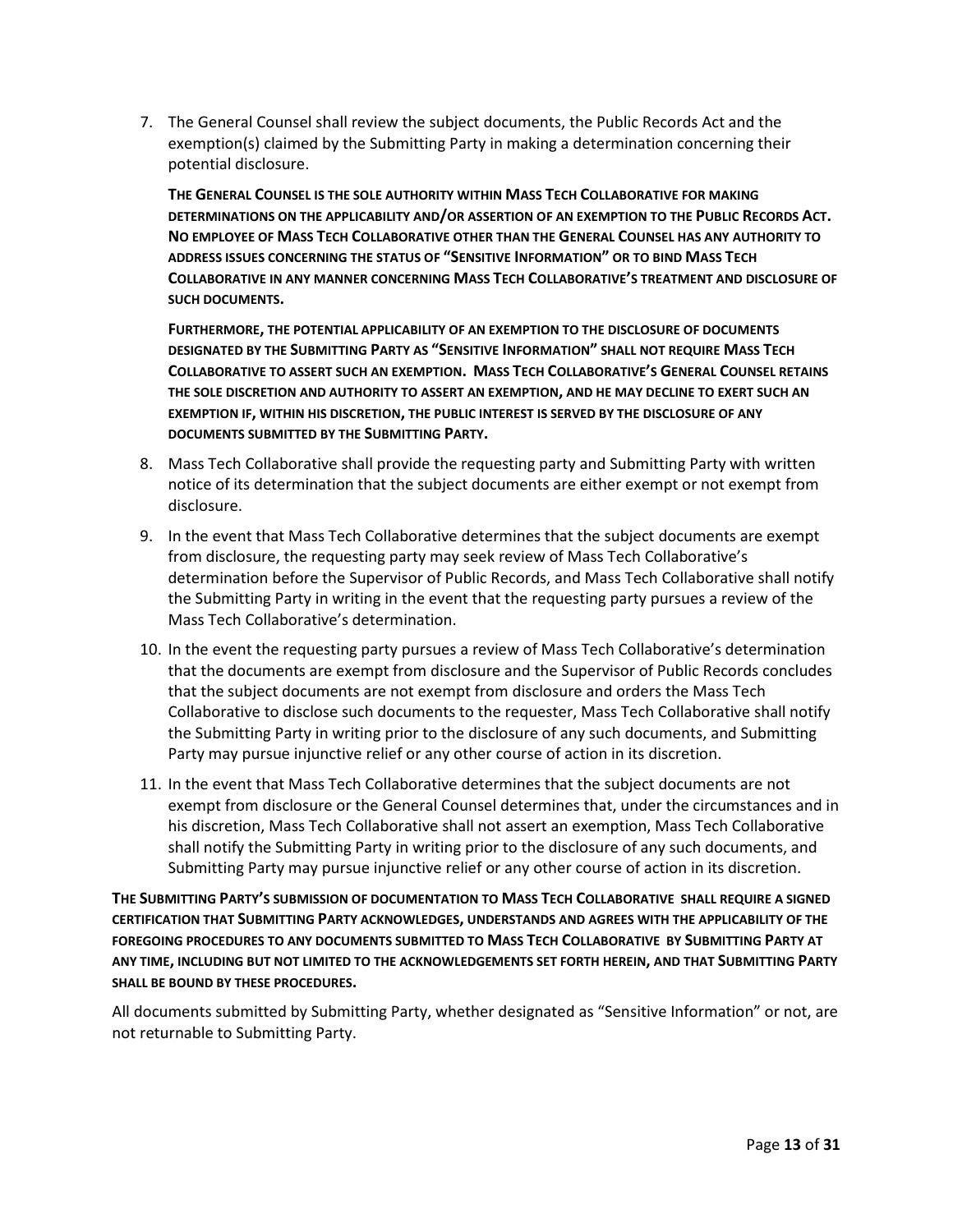# **ATTACHMENT A-2 MASS TECH COLLABORATIVE POLICY AND PROCEDURES FOR HOLDING PARTIES IN POSSESSION OF SENSITIVE INFORMATION**

From time to time, consultants, contractors, grantees, as well as other third parties interacting with Mass Tech Collaborative (collectively, the "Holding Party") may receive, have access to or create confidential, proprietary or otherwise sensitive information regarding Mass Tech Collaborative, its activities, its employees and/or third parties, such as applicants, consultants, grantees, recipients or respondents under Mass Tech Collaborative programs, which information is not generally known by or disseminated to the public as a matter of course. Information of this nature is sometimes referred to in this Agreement as "Sensitive Information." Mass Tech Collaborative expects all Holding Parties to maintain the highest degree of professionalism, integrity and propriety with respect to Sensitive Information at all times. In addition, the Massachusetts Conflict of Interest Statute, M.G.L. Chapter 268A, prohibits current and former state employees (defined in the statute to include regular full-time and part-time employees, elected or appointed officials and independent contractors) from improperly disclosing certain categories of Sensitive Information or using it to further their personal interests, and the Massachusetts Fair Information Practices Act, M.G.L. Chapter 66A, contains numerous legal requirements aimed at protecting "personal data" from improper disclosure.

Mass Tech Collaborative's policy regarding a Holding Party's possession of Sensitive Information has two key elements:

- 1. Holding Parties should not request or accept any more Sensitive Information -- whether of a business or personal nature -- than is reasonably necessary under the circumstances; and
- 2. In the absence of a specific legal requirement compelling disclosure of Sensitive Information in a particular instance, all Holding Parties are expected to take appropriate measures to safeguard such information from improper use and disclosure.

Because the relevant legal requirements and the nature and scope of the information in question can create uncertainty, **HOLDING PARTIES ARE URGED TO CONFER WITH MASS TECH COLLABORATIVE'S GENERAL COUNSEL IF THEY HAVE ANY QUESTIONS ABOUT CONFIDENTIALITY, THE SCOPE OR PROPER TREATMENT OF SENSITIVE INFORMATION, OR MASS TECH COLLABORATIVE'S POLICIES OR PROCEDURES WITH RESPECT TO SUCH TOPICS**. Holding Parties shall not substitute their own judgment for that of Mass Tech Collaborative's General Counsel in deciding whether particular information is innocuous data or Sensitive Information that should be handled with care, or the advisability or sufficiency of safeguards with respect to particular types of information. **FAILURE TO COMPLY WITH THE POLICIES AND PROCEDURES RELATING TO SENSITIVE INFORMATION AND MASS TECH COLLABORATIVE'S OBLIGATIONS PURSUANT TO THE PUBLIC RECORDS ACT AND OTHER LEGAL DISCLOSURE REQUIREMENTS CAN RESULT IN IMMEDIATE TERMINATION OF THIS AGREEMENT, AND/OR POTENTIAL LEGAL LIABILITY.**

**IT SHOULD BE NOTED THAT THE OBLIGATIONS UNDER THESE POLICIES CONTINUE EVEN AFTER MASS TECH COLLABORATIVE'S RELATIONSHIP WITH A PARTICULAR APPLICANT, RECIPIENT OR OTHER THIRD PARTY ENDS OR THIS AGREEMENT TERMINATES.**

In the absence of a specific legal requirement necessitating disclosure of particular information in a specific instance, Holding Parties are expected to protect Sensitive Information from improper use and disclosure at all times. The following are examples of the kinds of protective procedures that should be followed:

 **Limited Communication to Mass Tech Collaborative Personnel**: Sensitive Information should not be communicated to other the Mass Tech Collaborative employees or consultants, except to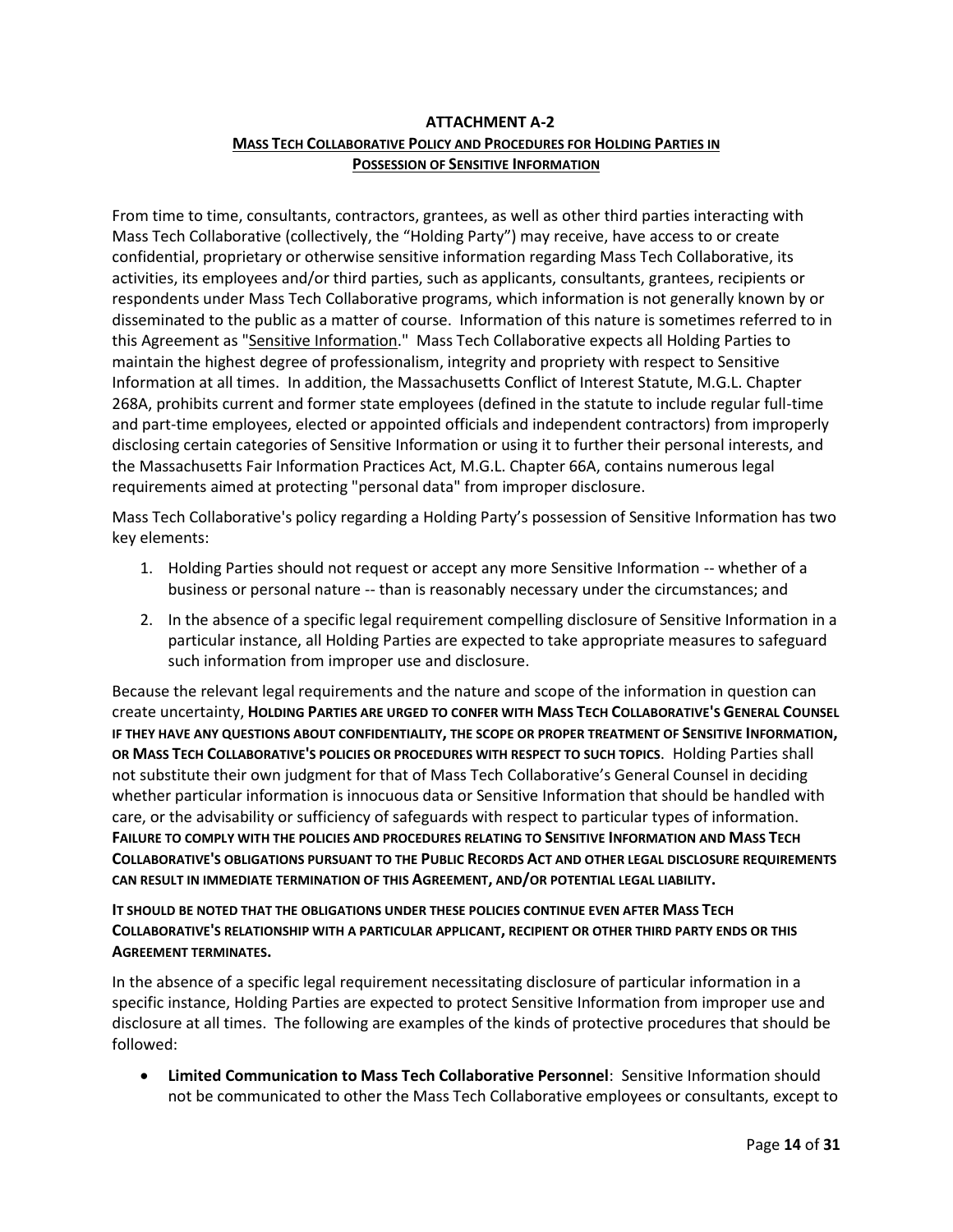the extent that they need to know the information to fulfill their Mass Tech Collaborative mission-related responsibilities and their knowledge of the information is not likely to result in misuse or a conflict of interest.

- **Limited Communication to Non-Mass Tech Collaborative Personnel**: Sensitive Information should not be communicated to anyone outside Mass Tech Collaborative, including family members, except to the extent outside parties need to know the information in order to provide necessary services to Mass Tech Collaborative, its Holding Parties or as otherwise directed by the General Counsel to comply with legal requirements necessitating disclosure, such as proper requests under the Public Records Act.
- **Notification of Confidentiality**: When Sensitive Information is communicated to any person outside Mass Tech Collaborative, the individual receiving such information should be informed of its sensitive nature and the need to safeguard such information from improper use and disclosure. When Sensitive Information is communicated to parties inside Mass Tech Collaborative, the procedures set forth in Attachment A-1 are applicable. Mass Tech Collaborative may require that Holding Parties execute a confidentiality agreement that has either been provided or approved by the General Counsel before Sensitive Information is disclosed to them.
- **Mass Tech Collaborative Use Only**: Sensitive Information should only be used for Mass Tech Collaborative purposes. Under no circumstances may a present or former Holding Party "trade on" such information or otherwise use it, directly or indirectly, for personal gain or for the benefit of any party other than the owner of such information.
- **Prevention of Eavesdropping, Unauthorized Viewing, etc.**: Sensitive matters should not be discussed in restaurants, on public transportation or in other public places or in locations, such as hallways, elevators and building lobbies, where unauthorized individuals could overhear the discussion. Similarly, Sensitive Information should not be exchanged or discussed via cordless or cellular phones or similar "non-secure" communication lines. Speaker phones can amplify conversations and should be used with care when discussing Sensitive Information. Common sense precautions should also be taken with respect to Sensitive Information in written form, such as stamping or marking such documents "CONFIDENTIAL" to flag them for special handling, limiting access to files to those with an Mass Tech Collaborative-related "need to know," locking documents that contain Sensitive Information in desk drawers or file cabinets when you are away from your desk, carefully limiting the circumstances in which (and exercising appropriate care when) such materials leave Mass Tech Collaborative's office, delivering sensitive materials to others in sealed envelopes, and limiting the addressees and "cc's" of letters, memoranda, emails and other communications containing Sensitive Information to those individuals who reasonably need to see such communications. Data stored on personal computers, and floppy disks, c/d roms and other electronic media containing Sensitive Information, should be properly secured to keep them from being accessed by unauthorized individuals. Documents containing Sensitive Information that are sent to printers should be picked up promptly.
- **Communications with the Public; Compulsory Legal Process**: All contacts with the media and all speeches or other oral or written public statements made on behalf of Mass Tech Collaborative, or concerning its activities, applicants or recipients, must be cleared in advance by Mass Tech Collaborative's Chief of Staff. In speeches and statements *not* made on behalf of Mass Tech Collaborative, proper care should be taken to avoid any implication that the Mass Tech Collaborative endorses the views expressed. All disclosure requests under the Public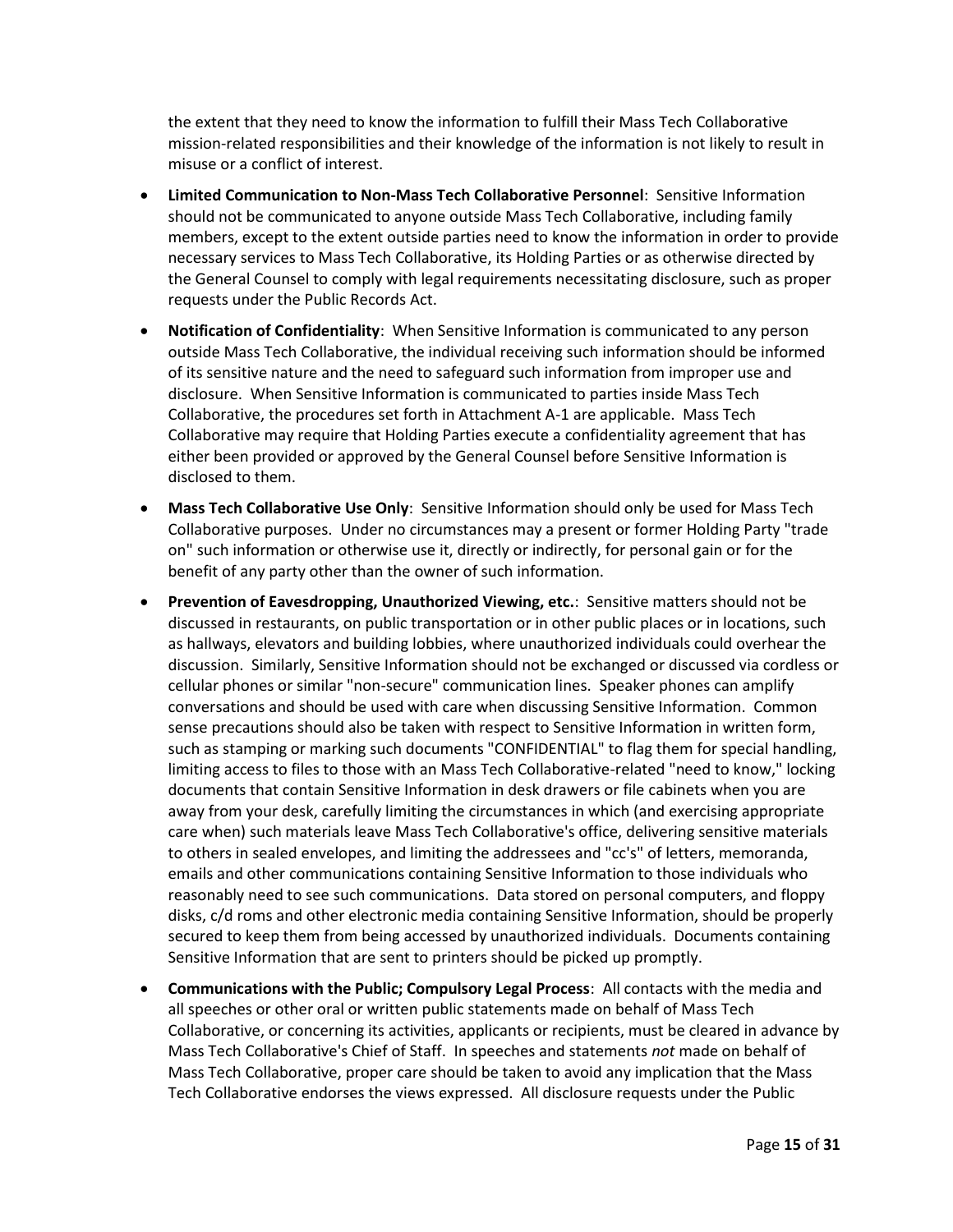Records Act or in the form of requests for discovery, subpoenas, court or administrative orders or the like must also be referred to the General Counsel for appropriate handling.

**QUESTIONS CONCERNING WHETHER A GIVEN TYPE OF INFORMATION OR DOCUMENT IN A HOLDING PARTY'S POSSESSION IS A "PUBLIC RECORD," AND THUS SUBJECT TO DISCLOSURE UNDER THE PUBLIC RECORDS ACT, OR IS COVERED BY AN**  AVAILABLE EXEMPTION, SHOULD BE DIRECTED TO MASS TECH COLLABORATIVE'S GENERAL COUNSEL. NO OTHER MASS *TECH COLLABORATIVE EMPLOYEE IS AUTHORIZED TO MAKE SUCH ASSESSMENTS OR TO PROVIDE ANY GUIDANCE TO A HOLDING PARTY CONCERNING POTENTIAL DISCLOSURE OF ANY INFORMATION PROVIDED TO OR IN POSSESSION OF A HOLDING PARTY.*

**IN ADDITION, ALL COMMUNICATIONS SEEKING INSPECTION OR OTHER DISCLOSURE OF MATERIALS IN A HOLDING PARTY'S POSSESSION UNDER THE PUBLIC RECORDS ACT MUST BE REFERRED PROMPTLY TO THE GENERAL COUNSEL. SIMILARLY, ALL SUBPOENAS AND OTHER LEGAL PROCESS DOCUMENTS REQUESTING OR SEEKING TO COMPEL DISCLOSURE OF MATERIALS IN A HOLDING PARTY'S POSSESSION MUST BE DELIVERED OR PROMPTLY FORWARDED TO THE GENERAL COUNSEL UPON RECEIPT.**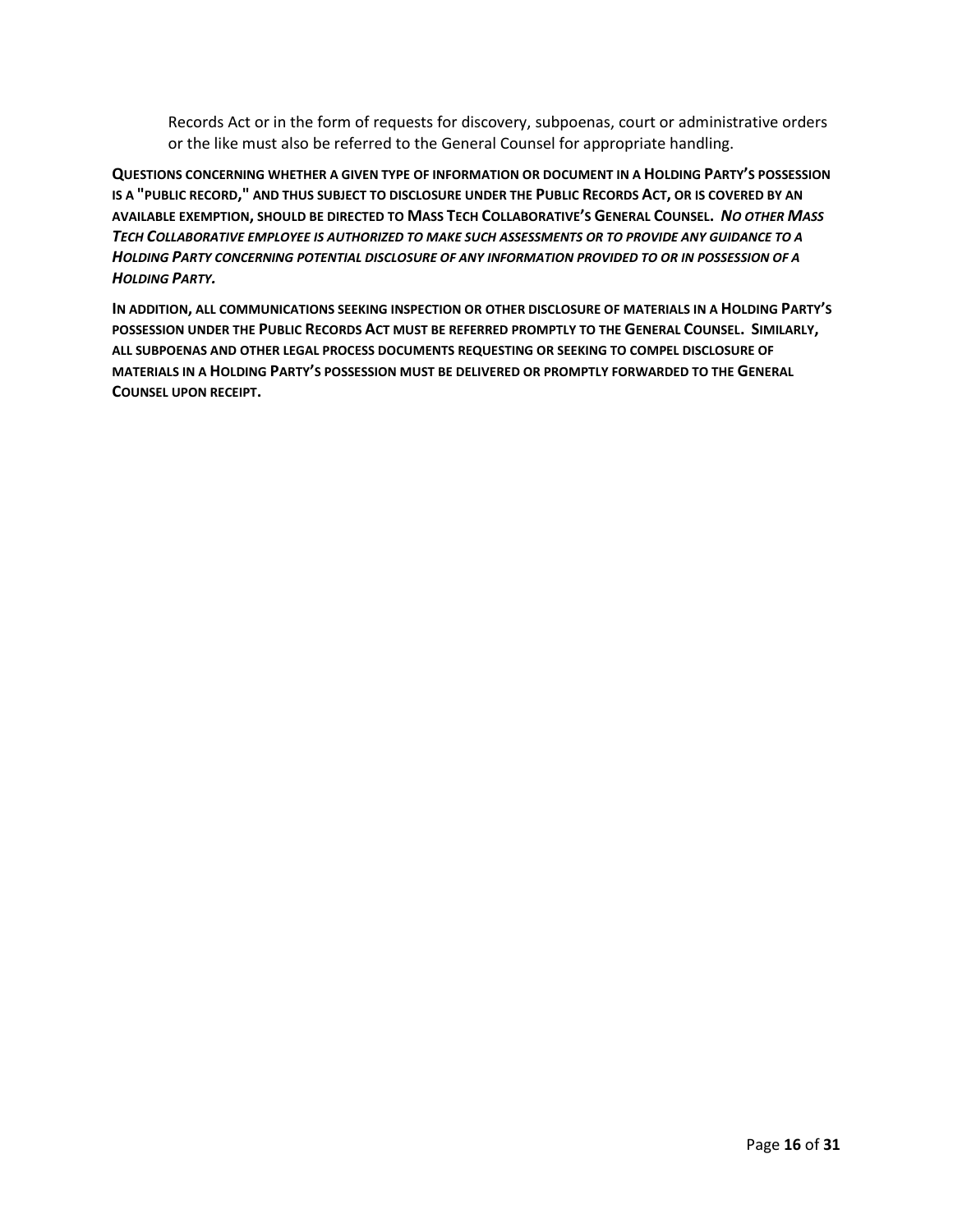#### **ATTACHMENT B**

# MASSACHUSETTS TECHNOLOGY COLLABORATIVE AUTHORIZED RESPONDENT'S SIGNATURE AND ACCEPTANCE FORM

The undersigned is a duly authorized representative of the Respondent listed below. The Respondent has read and understands the RFP requirements. The Respondent acknowledges that all of the terms and conditions of the RFP are mandatory, and that Respondent's response is compliant with such requirements. The Respondent specifically acknowledges the application of the procedures regarding disclosure of sensitive information as set forth in Attachment A of the RFP, and specifically agrees that it shall be bound by those procedures.

The Respondent understands that, if selected by the Mass Tech Collaborative, the Respondent and the Mass Tech Collaborative will execute written agreements specifying the mutual requirements of participation. The undersigned has either (*please check one)*:

specified exceptions and counterproposals to the General Terms and Conditions; or

**q** agrees to the terms and conditions set forth therein.

The undersigned acknowledges and agrees that the failure to submit exceptions and counterproposals with this response shall be deemed a waiver, and the General Terms and Conditions shall not be subject to further negotiation.

Respondent agrees that the entire bid response will remain valid for sixty (60) days from receipt by the Mass Tech Collaborative.

I certify that Respondent is in compliance with all corporate filing requirements and State tax laws.

I further certify that the statements made in this response to the RFP, including all attachments and exhibits, are true and correct to the best of my knowledge.

Respondent:

(Printed Name of Respondent)

By:

(Signature of Authorized Representative)

Name: Name and the second state of the second state of the second state of the second state of the second state of the second state of the second state of the second state of the second state of the second state of the sec

Title:

Date: when the contract of the contract of the contract of the contract of the contract of the contract of the contract of the contract of the contract of the contract of the contract of the contract of the contract of the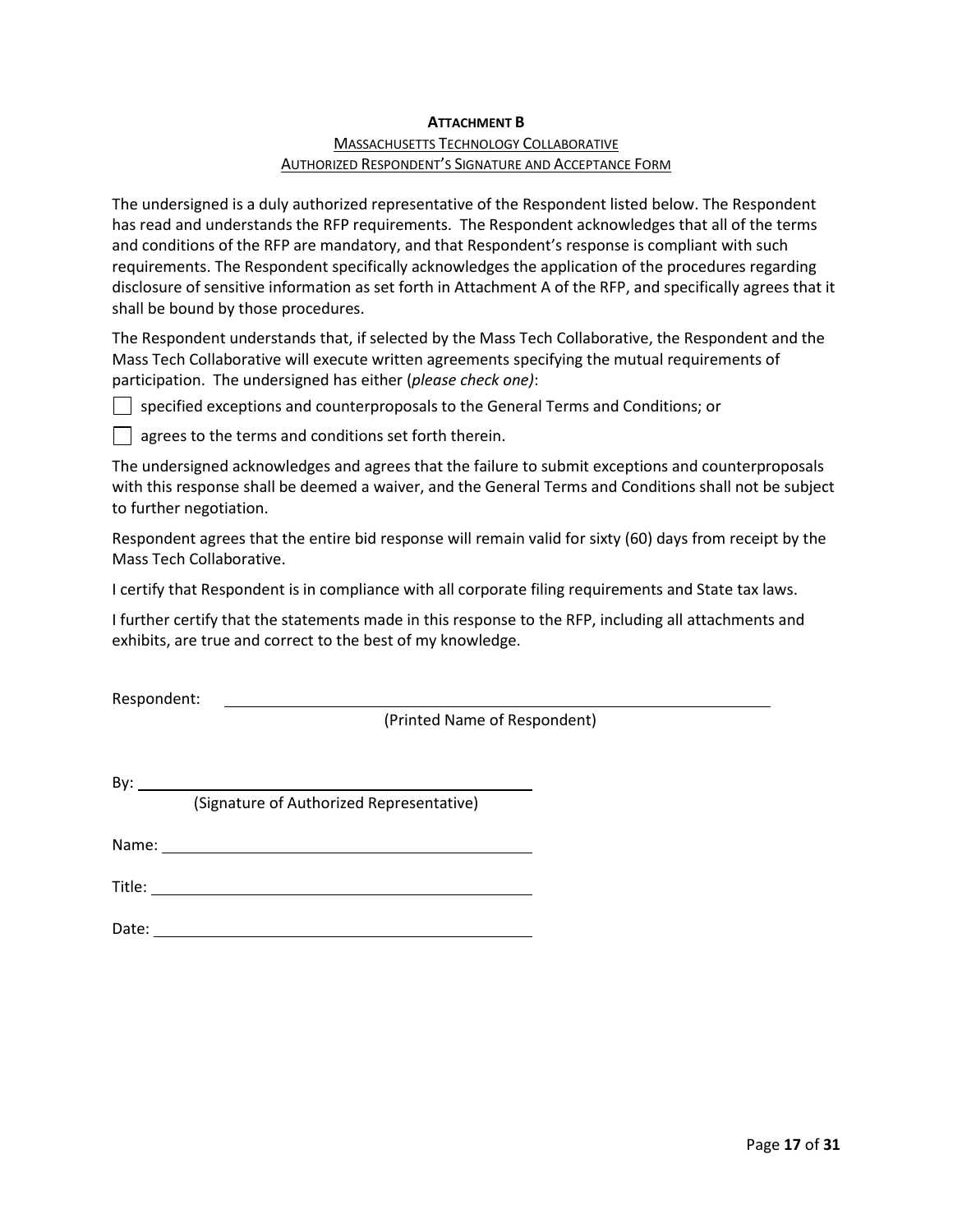# **ATTACHMENT C**

# **SAMPLE BUDGET TEMPLATE**

| Applicant:                                                                 |               |                          |             |          |                  |                  |                              |
|----------------------------------------------------------------------------|---------------|--------------------------|-------------|----------|------------------|------------------|------------------------------|
| Project Title:<br>Budget by Cost Category:                                 |               |                          |             |          |                  |                  |                              |
|                                                                            |               |                          |             |          |                  |                  |                              |
| I. a. Direct Labor                                                         |               |                          |             |          |                  |                  |                              |
|                                                                            |               |                          |             |          | Grant            | Match            | <b>Total Project</b>         |
| name/title                                                                 |               |                          | # of hours  | rate/hr* | Amount           | Amount           | Cost                         |
|                                                                            |               |                          | 0           | \$0.00   | \$0.00           | \$0.00           | \$0.00                       |
|                                                                            |               |                          | $\mathbf 0$ | \$0.00   | \$0.00           | \$0.00           | \$0.00                       |
|                                                                            |               |                          | 0           | \$0.00   | \$0.00           | \$0.00           | \$0.00                       |
|                                                                            |               |                          | 0           | \$0.00   | \$0.00           | \$0.00           | \$0.00                       |
| <b>Total Direct Labor</b>                                                  |               |                          |             |          | \$0.00           | \$0.00           | \$0.00                       |
| I. b. Direct Benefits/Fringe Costs                                         |               | Rate (% of Direct Labor) | 5.0%        |          | \$0.00           | \$0.00           | \$0.00                       |
| II. General & Administrative Overhead<br>Rate (% of Direct Labor)          |               |                          | 0.0%        | \$0.00   | \$0.00           | \$0.00           |                              |
| III. Subcontractors/Consultants                                            |               |                          |             |          |                  |                  |                              |
|                                                                            |               |                          |             |          | Grant            | Match            | <b>Total Project</b>         |
| Consulting/Contractor firm name (if known) / Type of Consultant            |               |                          | # of hours  | rate/hr  | Amount           | Amount           | cost                         |
|                                                                            |               |                          | 0           | \$0      | \$0.00           | \$0.00           | \$0.00                       |
|                                                                            |               |                          | 0           | \$0      | \$0.00           | \$0.00           | \$0.00                       |
| Total Subcontractors/Consultants                                           |               |                          |             |          | \$0.00           | \$0.00           | \$0.00                       |
|                                                                            |               |                          |             |          | Grant            | Match            | <b>Total Project</b>         |
| <b>IV. Direct Materials</b>                                                |               |                          |             |          | Amount           | Amount           | cost                         |
|                                                                            |               |                          |             |          | \$0.00           | \$0.00           | \$0.00                       |
|                                                                            |               |                          |             |          | \$0.00           | \$0.00           | \$0.00                       |
| <b>Total Direct Materials</b>                                              |               |                          |             |          |                  | \$0.00<br>\$0.00 | \$0.00                       |
|                                                                            |               |                          |             |          |                  | Match            | <b>Total Project</b>         |
| <b>Travel</b>                                                              |               |                          |             |          |                  | Amount           | cost                         |
|                                                                            |               |                          |             |          | Amount<br>\$0.00 | \$0.00           | \$0.00                       |
|                                                                            |               |                          |             |          |                  |                  |                              |
| VI. Other Direct Costs (list by type)                                      |               |                          |             |          | Grant<br>Amount  | Match<br>Amount  | <b>Total Project</b><br>cost |
|                                                                            |               |                          |             |          |                  | \$0.00           | \$0.00                       |
|                                                                            |               |                          |             |          | \$0.00<br>\$0.00 | \$0.00           | \$0.00                       |
| <b>Total Other Direct Costs</b>                                            |               |                          |             |          | \$0.00           | \$0.00           | \$0.00                       |
| <b>Total Cost of Project</b>                                               |               |                          |             |          | \$0.00           | \$0.00           | \$0.00                       |
| Total funding sought from Mass Tech as a percentage of total project cost: |               |                          |             |          |                  |                  |                              |
|                                                                            |               |                          |             |          |                  |                  |                              |
| <b>Sources of Cash Matching Funds</b>                                      | <b>Amount</b> |                          |             |          |                  |                  |                              |
| (ex. Partner Organization 1)                                               |               |                          |             |          |                  |                  |                              |
| (ex. Partner Organization 2)                                               |               |                          |             |          |                  |                  |                              |
| (ex. Partner Organization 3)                                               |               |                          |             |          |                  |                  |                              |
|                                                                            |               |                          |             |          |                  |                  |                              |
|                                                                            |               |                          |             |          |                  |                  |                              |
|                                                                            |               |                          |             |          |                  |                  |                              |
|                                                                            |               |                          |             |          |                  |                  |                              |
|                                                                            |               |                          |             |          |                  |                  |                              |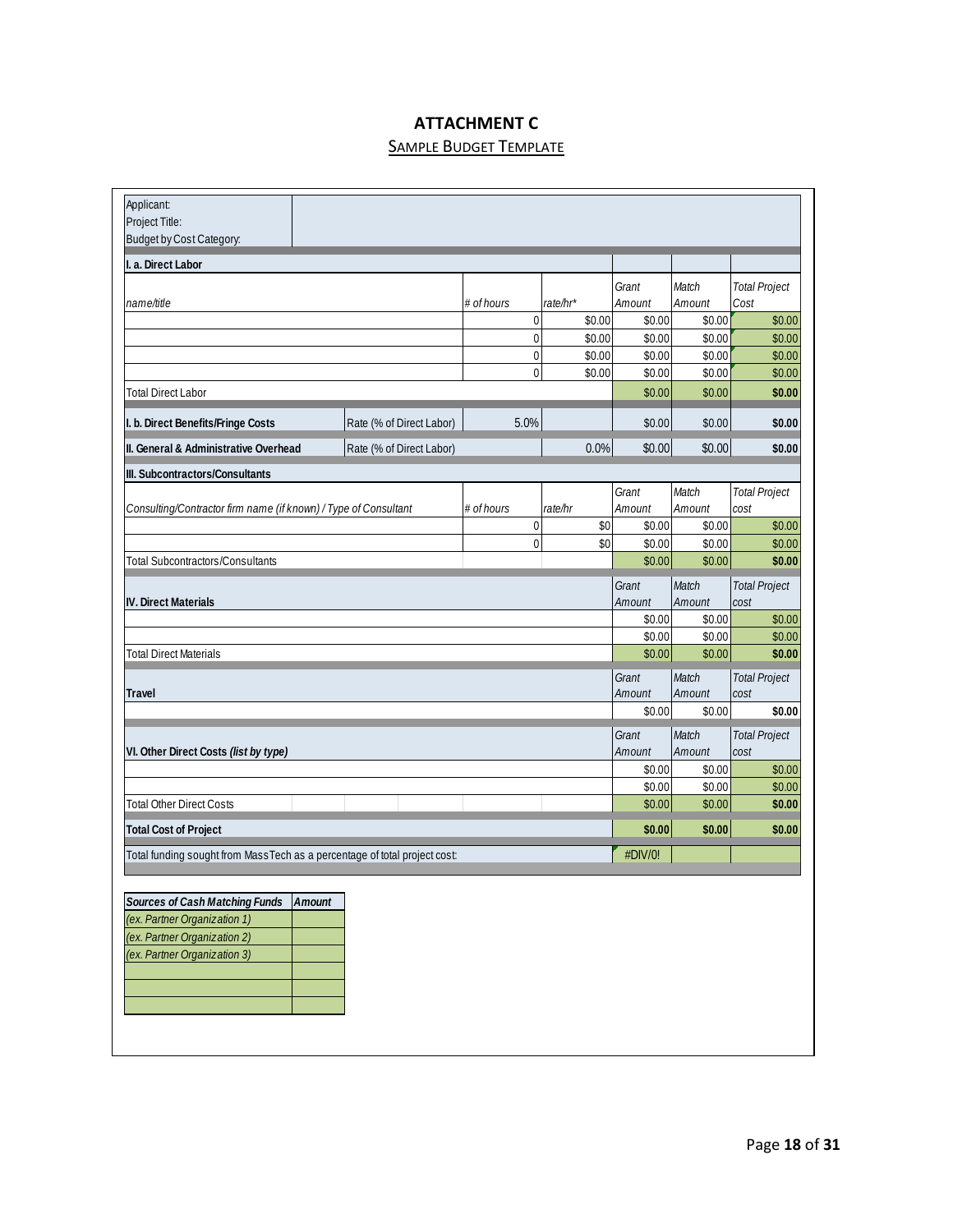# **ATTACHMENT D MASSACHUSETTS TECHNOLOGY COLLABORATIVE**

#### **GENERAL TERMS AND CONDITIONS**

The following General Terms and Conditions are issued by Massachusetts Technology Park Corporation, an independent public instrumentality of the Commonwealth of Massachusetts doing business as Massachusetts Technology Collaborative ("Mass Tech Collaborative"). Participants shall be bound by these General Terms and Conditions upon execution and submission to Mass Tech Collaborative. These General Terms and Conditions will be incorporated by reference into any Task Order for any financial assistance award executed by the Participant and Mass Tech Collaborative.

# **1.** Definitions

"Agreement" means these General Terms and Conditions and all Task Orders entered into hereunder and all other referenced attachments hereto and thereto, as the same may be amended from time to time in accordance with the terms of these General Terms and Conditions.

"Commonwealth" means the Commonwealth of Massachusetts (and its political subdivisions or agents where the context so requires).

"Deliverable" means any tangible product to be delivered as an element of performance under a Task Order**.**

"Grant" means the funding awarded by Mass Tech Collaborative's Board of Directors as set forth in the applicable Task Order.

"General Counsel" means Mass Tech Collaborative's General Counsel, or, in the event that no Person holds such title at the time in question, such other legal counsel to Mass Tech Collaborative as Mass Tech Collaborative's Chief Executive Officer may designate.

"Governmental Authority" means any national or federal government, any state or other political subdivision thereof, and any other Person exercising executive, legislative, judicial, regulatory or administrative functions of or pertaining to government.

"Innovation Institute" means the Innovation Institute at Mass Tech Collaborative created by the Economic Stimulus Bill, signed by the Governor of the Commonwealth in January 2004.

"MBI" means Massachusetts Broadband Institute, a non-divisible component of Mass Tech Collaborative, created by the Broadband Act enacted in August 2008.

"MeHI" means Massachusetts e-Health Institute, a non-divisible component of Mass Tech Collaborative, created by Chapter 305 of the Acts of 2008 enacted in August 2008.

"Mass Tech Collaborative" means Massachusetts Technology Park Corporation d/b/a Massachusetts Technology Collaborative and any of its subsidiaries, subdivisions or affiliates, and the successors or assigns thereof.

"Participant" means any Person who has sought funding or other financial support from, or has submitted one or more proposals for projects to, Mass Tech Collaborative and has been awarded such financial support or funding under any of Mass Tech Collaborative's programs or initiatives as in effect from time to time.

"Project" means services rendered, obligations due, costs incurred, commodities and deliverables provided and accepted by Mass Tech Collaborative, programs provided or other commitments authorized under a Task Order.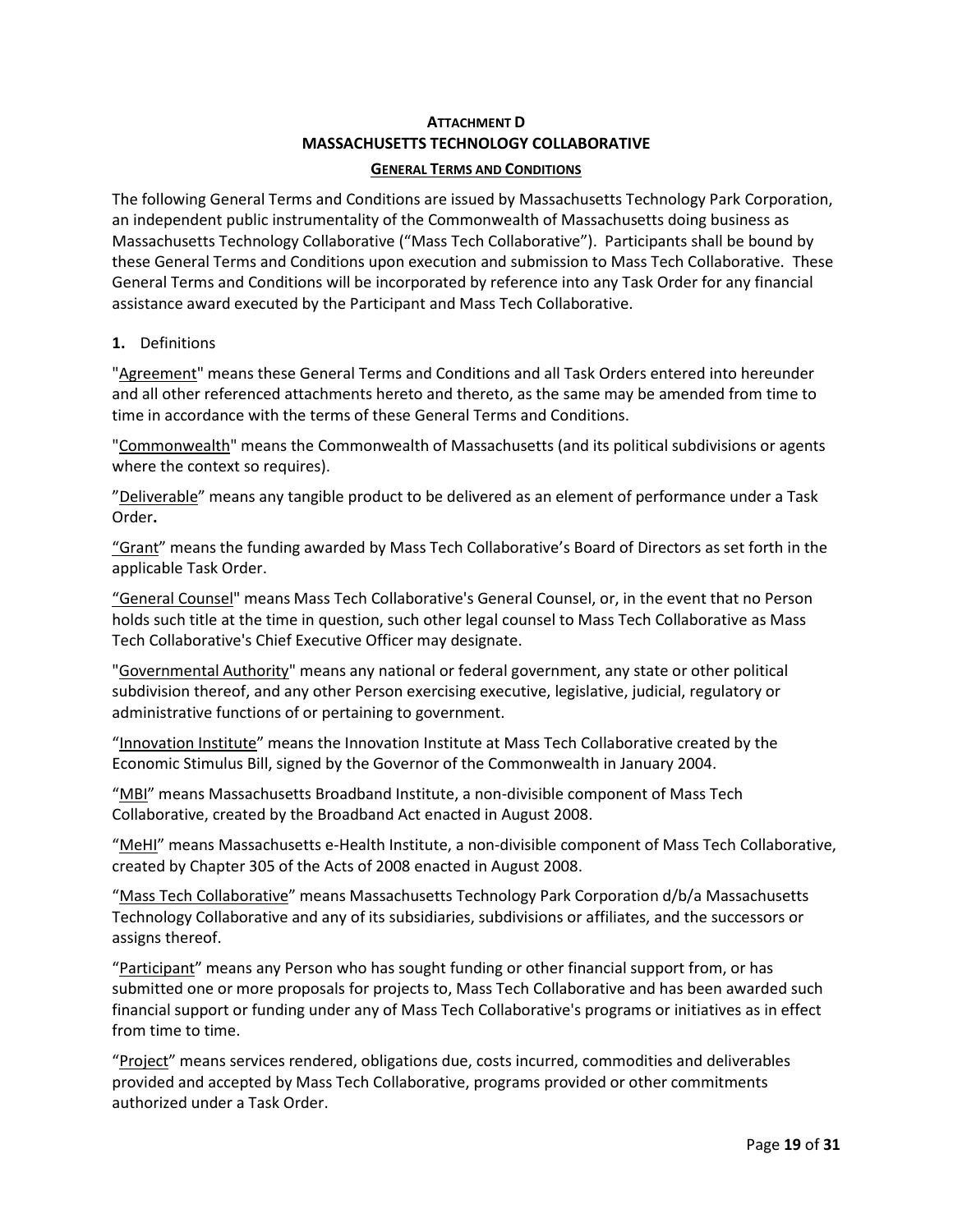"Project Administrator" means the individual, set forth in the applicable Task Order, employed by Mass Tech Collaborative who shall have secondary responsibility for managing the Project for Mass Tech Collaborative.

"Project Manager" means the individual, set forth in the applicable Task Order, employed by Mass Tech Collaborative and by Participant, respectively who shall have primary responsibility for managing the Project.

"Project Budget" means the costs associated with the tasks set forth in the Project Plan which shall be reimbursed by Mass Tech Collaborative pursuant to the terms and conditions of this Agreement and the applicable Task Order.

"Project Plan" means the set of tasks required to complete the Project as set forth in the applicable Task Order.

"Public Records Act" means Massachusetts Public Records Act, M.G.L. Chapter 66, and any successor thereto.

"Task Order" means the documentation that sets forth the Grant awarded, the specifics of the Project for which the Grant was awarded and all terms and conditions for the application and use of such Grant funds, including the Project Plan and Budget.

#### 2. **Term and Termination**

- a) The effective start date of performance under a Task Order shall be the date such Task Order has been executed by an authorized signatory of the Participant and Mass Tech Collaborative.
- b) This Agreement may be terminated by either Mass Tech Collaborative or Participant at any time for a material breach of any term of the Agreement. In the event of such termination, compensation shall be paid to the Participant for the actual costs of allowable expenses incurred for work performed and the reasonable and necessary actual direct costs incurred in the performance of the work pursuant to the applicable Task Order prior to the effective date of the termination.
- c) Mass Tech Collaborative may terminate this Agreement in the event of loss of availability of sufficient funds for the purposes of this Agreement or in the event of an unforeseen public emergency or other change of law mandating immediate Mass Tech Collaborative action inconsistent with performing its obligations under this Agreement.

#### 3. **Payments and Compensation**

The Participant shall only be compensated for performance delivered and accepted by Mass Tech Collaborative in accordance with the specific terms and conditions of the applicable Task Order. Acceptance by the Participant of any payment or partial payment, without any written objection by the Participant, shall in each instance operate as a release and discharge of Mass Tech Collaborative from all claims, liabilities or other obligations relating to the performance of a Task Order.

#### 4. **Insurance**

Specific requirements for insurance shall be set forth in the applicable Task Order.

#### 5. **Access and Use**

Participant agrees to license or otherwise make available to Mass Tech Collaborative in perpetuity, without charge, all materials prepared and produced for the Project, including, without limitation,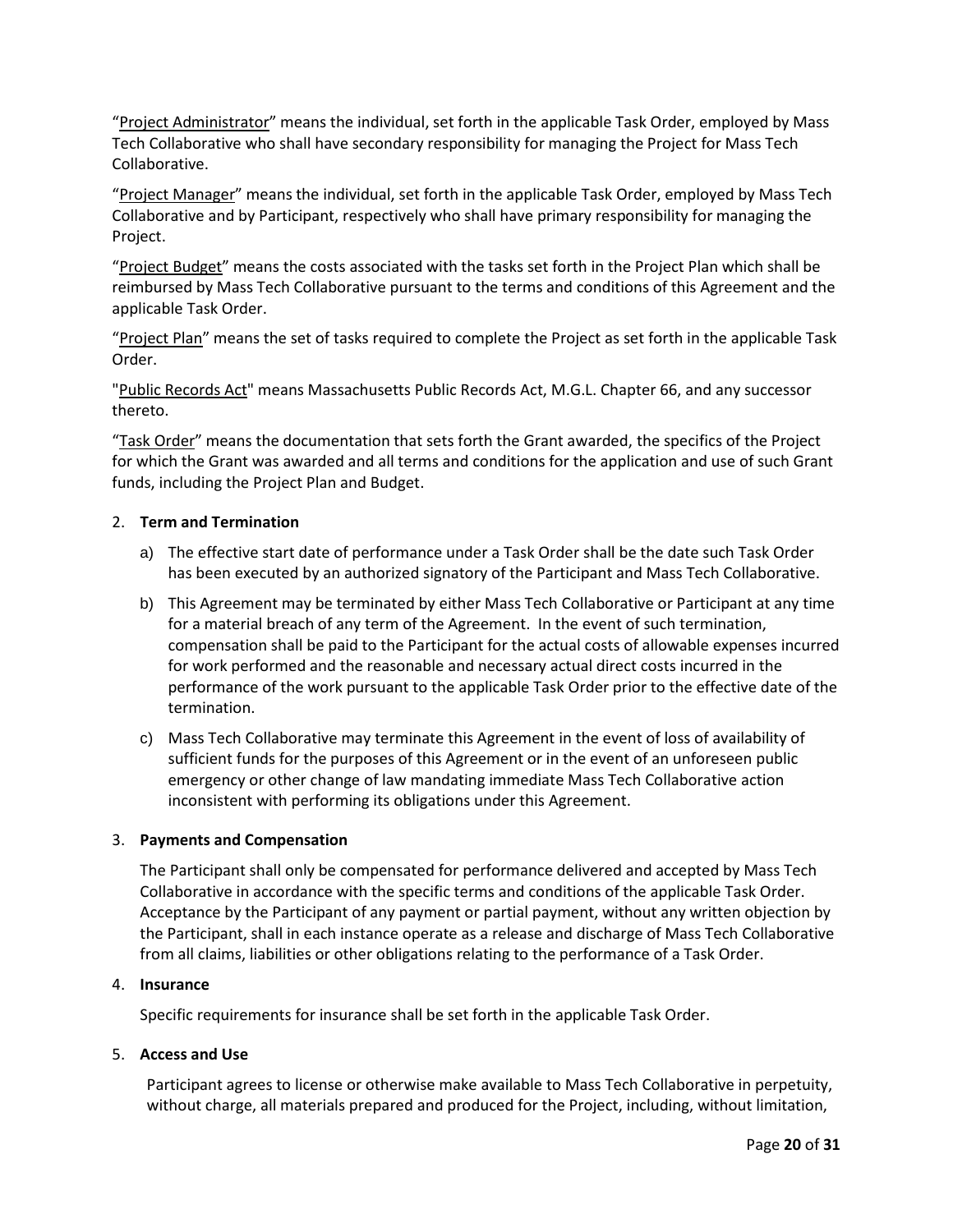all plans, specifications and analyses developed in connection with the Project for Mass Tech Collaborative's use and dissemination.

## 6. **Publicity**

- a) The Participant shall coordinate with Mass Tech Collaborative on any press releases, events, signs and to plan for any news conference concerning the Project. In any media produced by Participant, Participant will not represent that positions taken or advanced by it represent the opinion or position of Mass Tech Collaborative.
- b) The Participant agrees that Mass Tech Collaborative shall have the right to make use of and disseminate, in whole or in part, all work products, reports, and other information produced in the course of the Project, and to use the information therein contained to produce summaries, case studies or similar information resources.

#### 7. **Assignment and Subcontracting**

- a) The Participant shall not assign or in any way transfer any interest in this the Agreement without the prior written consent of Mass Tech Collaborative, including subcontracting any services except as otherwise included in the Participant's Project Plan and Project Budget.
- b) The Participant will procure services from subcontractors using commercially responsible procurement mechanisms, and to the greatest extent practicable, using competitive procurement procedures. Furthermore, the Participant is required to notify Mass Tech Collaborative in the event that it intends to or has entered into an agreement for goods or services with a related entity. For purposes of this agreement, a related entity is an entity that can control or significantly influence the management or operating policies of another entity to the extent one of the entities may be prevented from pursuing its own interests. To the extent such services are properly identified in the Project Budget and specifically approved in writing by Mass Tech Collaborative, Participant may use the Grant to pay for such goods or services.

#### 8. **Nondiscrimination**

The Participant agrees to comply with all applicable Federal and State statutes, rules and regulations promoting fair employment practices or prohibiting employment discrimination and unfair labor practices and shall not discriminate in the hiring of any applicant for employment nor shall any qualified employee be demoted, discharged or otherwise subject to discrimination in the tenure, position, promotional opportunities, wages benefits or terms and conditions of their employment because of race, color, national origin, ancestry, age, sex, religion, disability, handicap, sexual orientation, or for exercising any rights afforded by law.

#### 9. **Indemnification**

a) To the fullest extent permitted by law, Participant shall indemnify and hold harmless the Commonwealth, Mass Tech Collaborative, and each of their respective agents, officers, directors and employees (together with the Commonwealth and Mass Tech Collaborative, the "Covered Persons") from and against any and all liability, loss, claims, damages, fines, penalties, costs and expenses (including reasonable attorney's fees), judgments and awards (collectively, "Damages") sustained, incurred or suffered by or imposed upon any Covered Person resulting from (i) any breach of this Agreement or false representation of Participant under this Agreement, or (ii) any negligent acts or omissions or reckless misconduct of Participant. Without limiting the foregoing, Participant shall indemnify and hold harmless each Covered Person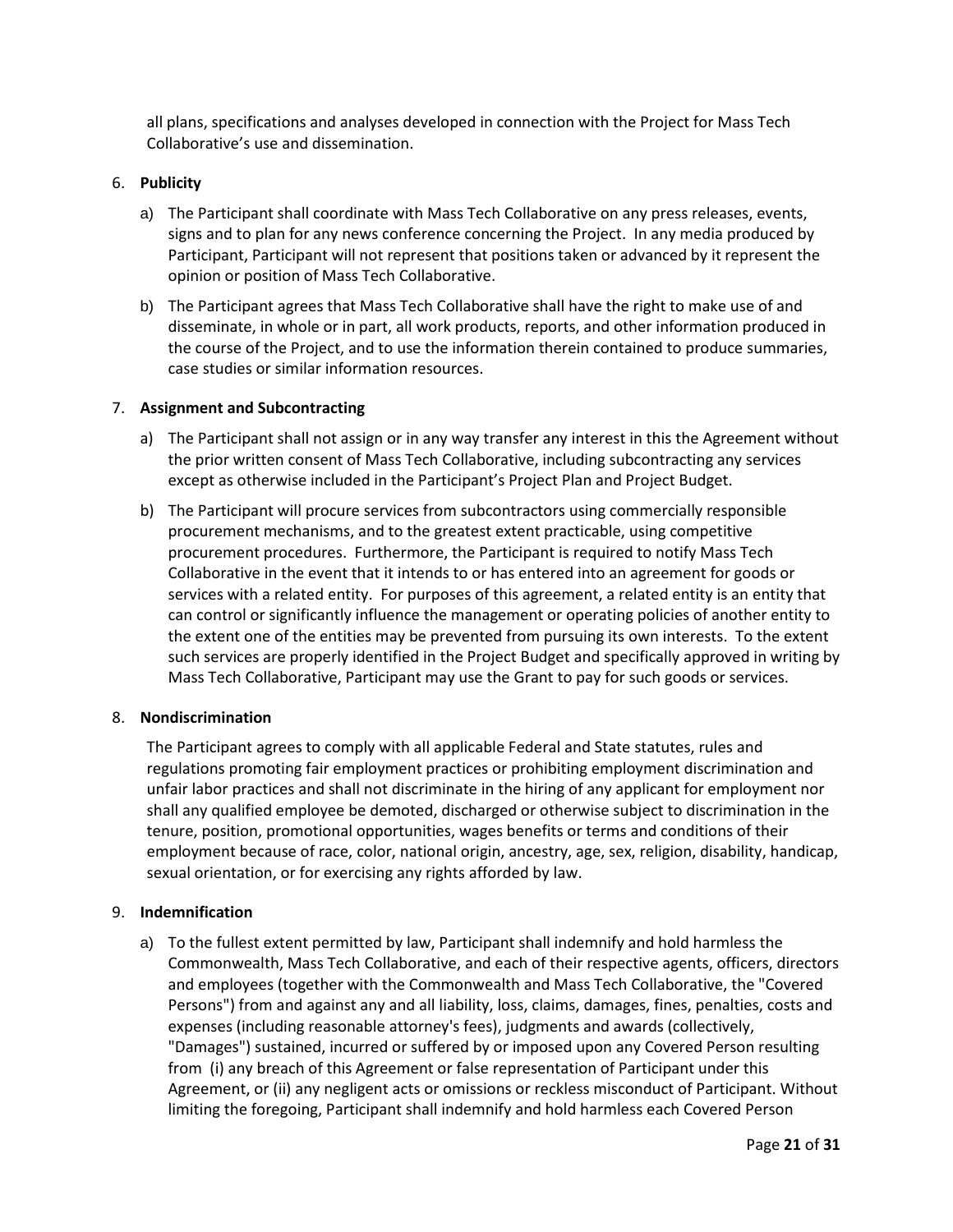against any and all Damages that may arise out of or are imposed because of the failure to comply with the provisions of applicable law by Participant or any of its agents, officers, directors, employees or subcontractors. The foregoing notwithstanding, Participant shall not be liable for (i) any Damages sustained, incurred or suffered by or imposed upon any Covered Person resulting from any negligent acts or omissions or reckless misconduct of Mass Tech Collaborative, and (ii) except for liability for death or personal injury caused by the negligence or willful misconduct of the Participant or for claims of infringement of a third party's intellectual property by Participant, the aggregate liability of Participant under this Agreement shall not exceed the greater of the amount of the Grant or the amount recovered under any applicable insurance coverage.

- b) In no event shall either party be liable for any indirect, incidental, special or consequential damages whatsoever (including but not limited to lost profits or interruption of business) arising out of or related to Participant's performance of the Project under this Agreement.
- c) Furthermore, as a condition of receipt of any award, Participant does hereby release, remise, discharge, indemnify and hold harmless Mass Tech Collaborative (defined for purposes of this Section 9 to include Mass Tech Collaborative and/or any of its parents, subsidiaries or affiliates, predecessors, successors or assigns, and its respective current and/or former partners, directors, shareholders/stockholders, officers, employees, attorneys and/or agents, all both individually and in their official capacities), from any and all actions or causes of action, suits, claims, complaints, liabilities, torts, debts, damages, controversies, judgments, rights and demands, whether existing or contingent, known or unknown, suspected or unsuspected, as of the date of this Agreement.

#### 10. **Public Records**

As a public entity, Mass Tech Collaborative is subject to Massachusetts Public Records Law (set forth at Massachusetts General Laws Chapter 66) and thus documents and other materials made or received by Mass Tech Collaborative and/or its employees are subject to public disclosure. All information received by Mass Tech Collaborative shall be deemed to be subject to public disclosure, except as otherwise provided in the procedures set forth in Attachment A hereto. By signing this Agreement, Participant acknowledges, understands and agrees that the procedures set forth in Attachment A are applicable to any documents submitted by Participant to Mass Tech Collaborative, including but not limited to any acknowledgements set forth therein, and that Participant shall be bound by these procedures.

#### 11. **Audit**

Mass Tech Collaborative will have the right to audit Participant's or its other agents' records to confirm the use of the Grant proceeds at any time from the Effective Date of the applicable Task Order through the end of the Retention Period, as defined herein. If such audit reveals that any portion of the Grant was utilized for purposes not permitted under the applicable Task Order, then Participant shall refund to Mass Tech Collaborative the amount determined by such audit within thirty (30) days of Participant's receipt of such audit and demand. Participant shall maintain books, records, and other compilations of data pertaining to the Grant payments made under an applicable Task Order to the extent and in such detail as shall properly substantiate use of such payments. All such records shall be kept for a period of seven (7) years, starting on the first day after final payment under an applicable Task Order (the "Retention Period"). If any litigation, claim, negotiation, audit or other action involving the records is commenced prior to the expiration of the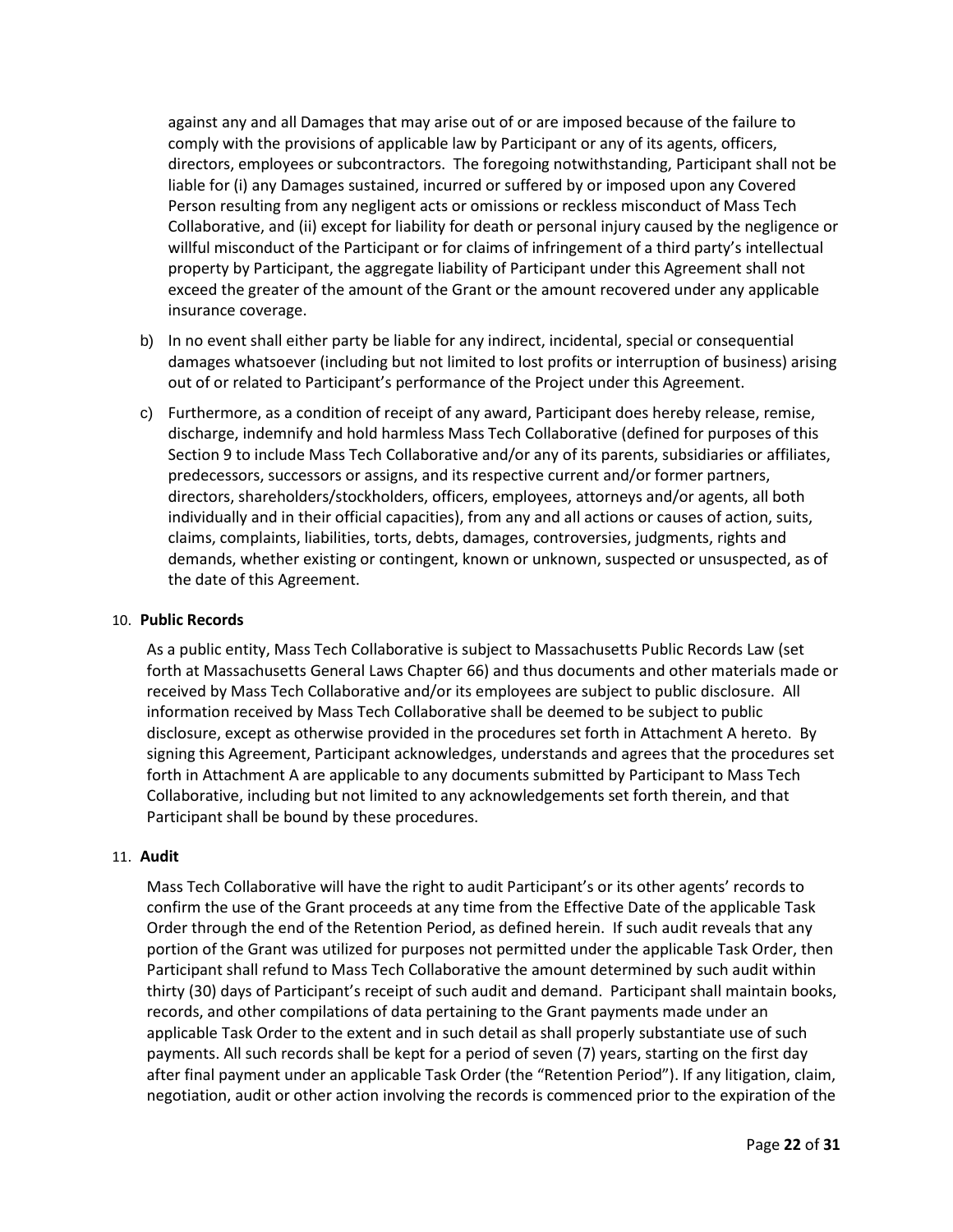Retention Period, all records shall be retained until completion of the audit or other action and resolution of all issues resulting therefrom, or until the end of the Retention Period, whichever is later. Mass Tech Collaborative or the Commonwealth or any of their duly authorized representatives shall have the right at reasonable times and upon reasonable notice, to examine and copy at reasonable expense, the books, records, and other compilations of data of the Participant which pertain to the provisions and requirements of this Grant. Such access may include on-site audits, review and copying of records.

#### 12. **Conflict of Interest**

Participant acknowledges that all Mass Tech Collaborative employees are subject to Massachusetts Conflict of Interest statute, located at Massachusetts General Laws Chapter 268A.

#### 13. **Lobbying**

No Grant funds may be used to pay for or otherwise support any activities intended to influence any matter pending before Massachusetts General Court or for activities covered by the law and regulations governing "legislative agents" or "executive agents" set forth in Massachusetts Lobbying Law, M.G.L. c.3, §39.

#### 14. **Choice of Law**

This Agreement shall be construed under, and governed by, the laws of the Commonwealth of Massachusetts, without giving effect to its conflict of laws principles. The Participant agrees to bring any Federal or State legal proceedings arising under this Grant in which the Commonwealth or Mass Tech Collaborative is a party in a court of competent jurisdiction within the Commonwealth of Massachusetts. This Section shall not be construed to limit any other legal rights of the parties.

#### 15. **Force Majeure**

Neither party shall be liable to the other, or be deemed to be in breach of this Agreement for any failure or delay in rendering performance arising out of causes beyond its reasonable control and without its fault or negligence. Such causes may include, but are not limited to, acts of God or of a public enemy, fires, floods, epidemics, quarantine restrictions, strikes, freight embargoes, or unusually severe weather. Dates or times of performance including the Term of this Agreement may be extended to account for delays excused by this Section, provided that the party whose performance is affected notifies the other promptly of the existence and nature of such delay.

#### 16. **Waivers**

Conditions, covenants, duties and obligations contained in this Agreement may be waived only by written agreement between the parties. Forbearance or indulgence in any form or manner by a party shall not be construed as a waiver, nor in any way limit the remedies available to that party.

#### 17. **Notice**

All communications to Mass Tech Collaborative regarding legal issues shall be mailed or delivered to the following address, or sent by facsimile to the following number.

> Massachusetts Technology Collaborative 75 North Drive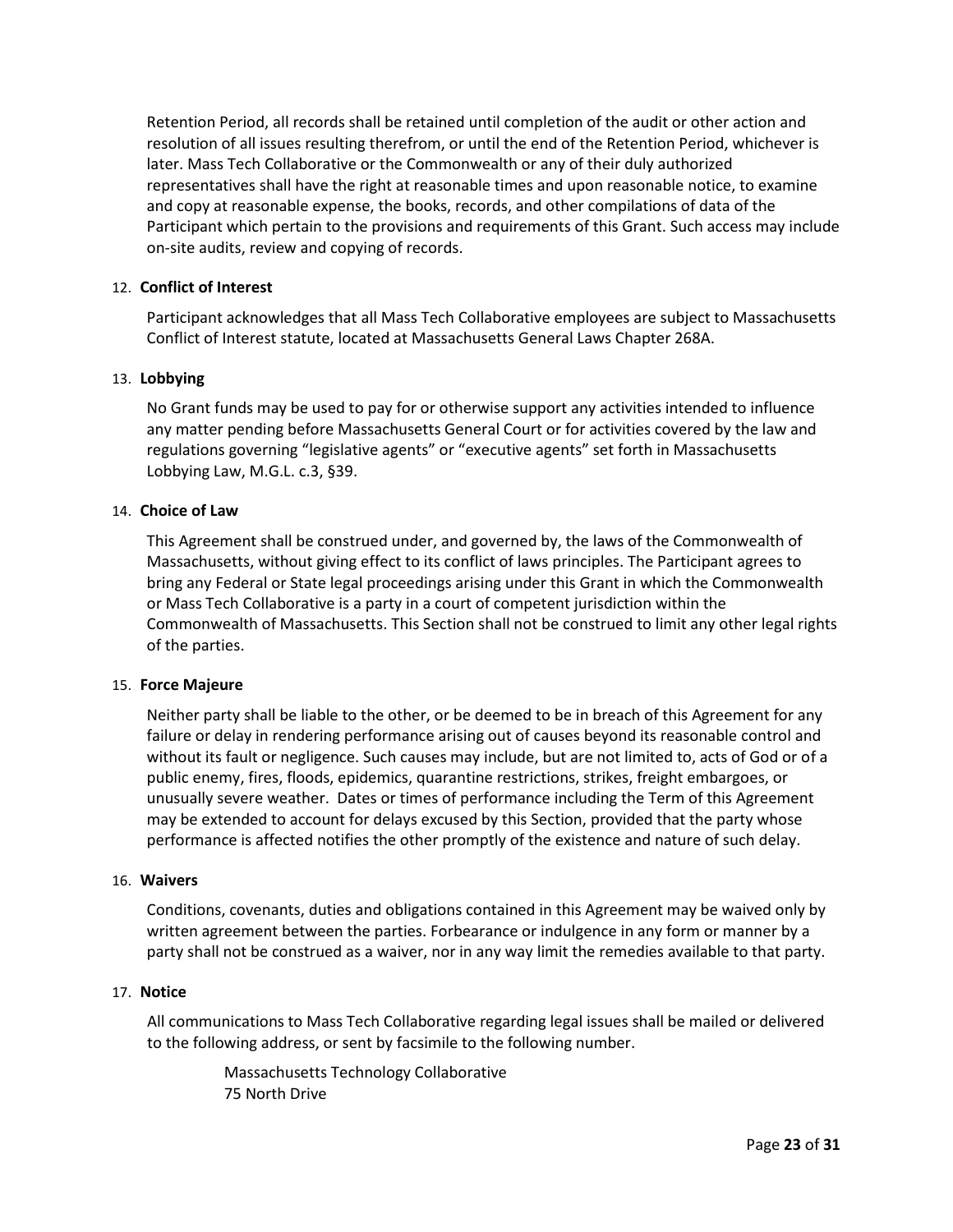Westborough, MA 01581 508/870-0312 (phone) Attn: Elizabeth Copeland, Associate General Counsel

All communications to Participant shall be mailed or delivered to the address, or sent by facsimile to the number set forth in Section 18.

Any notice shall be deemed delivered and received when submitted in writing in person or when delivered by any other appropriate method evidencing actual receipt by Mass Tech Collaborative.

#### 18. **Amendments, Entire Agreement and Attachments**

All conditions, covenants, duties and obligations contained in the Agreement may be amended only through a written amendment signed by the Participant and Mass Tech Collaborative unless otherwise specified in this Agreement. The parties understand and agree that this Agreement supersedes all other verbal and written agreements and negotiations by the parties regarding the matters contained herein. The following are attached and incorporated into this Agreement:

- i. Attachments A1 and A2: Mass Tech Collaborative's Sensitive Information Policy and Procedures
- ii. Form of Task Order; and all Task Orders entered into in accordance with the terms of this Agreement and attached hereto

|                                      | (signature) |  |  |
|--------------------------------------|-------------|--|--|
|                                      |             |  |  |
|                                      |             |  |  |
| (Check One): Organization Individual |             |  |  |
|                                      |             |  |  |
|                                      |             |  |  |
|                                      |             |  |  |
|                                      |             |  |  |
|                                      |             |  |  |
|                                      |             |  |  |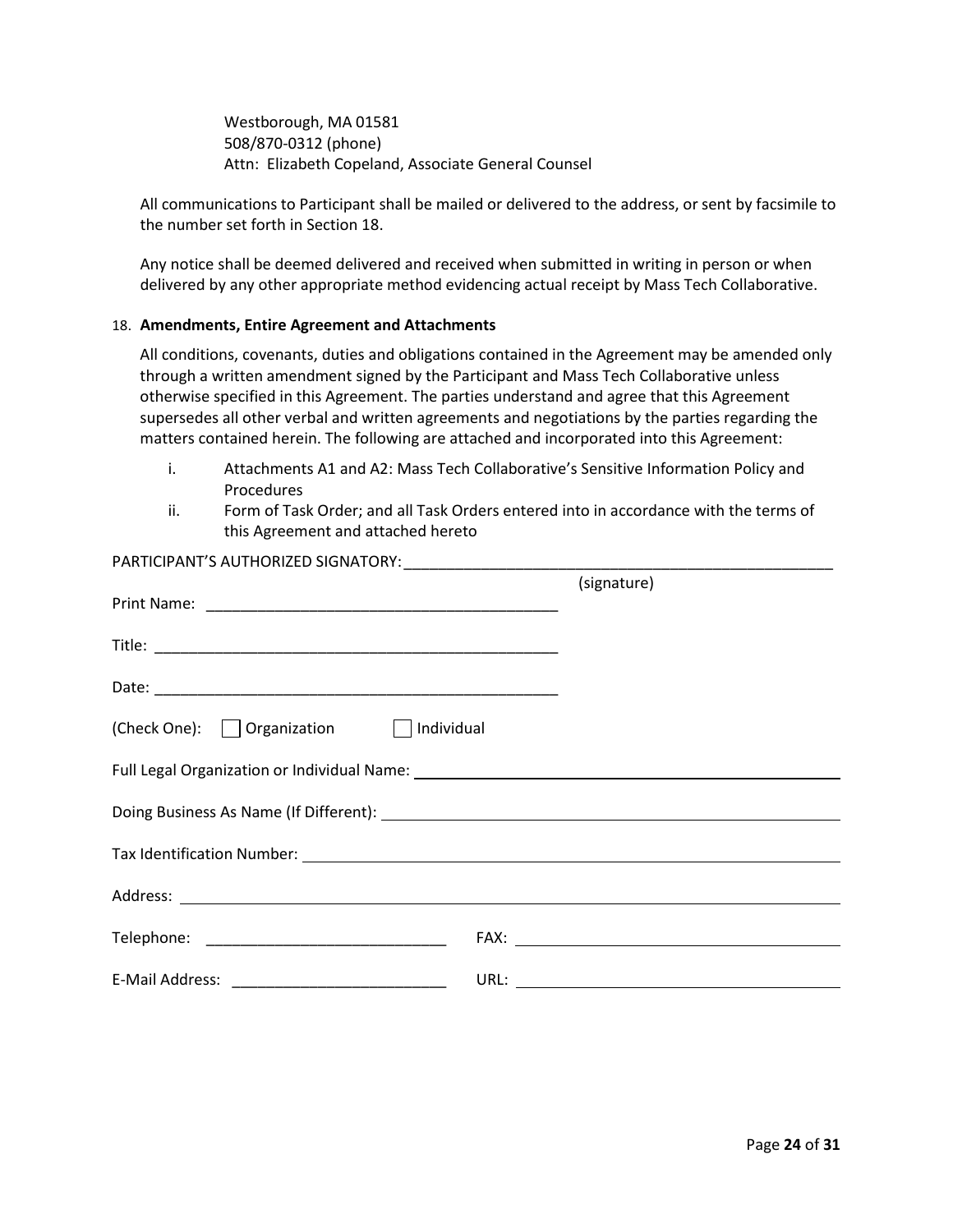## **FORM OF TASK ORDER**

# Task Order *[FY]-01* Between And Massachusetts Technology Collaborative

 This Task Order *<Insert No.>* dated <*Insert* Date> between Massachusetts Technology Collaborative ("Mass Tech Collaborative") and <*Insert Name of Grantee*> ("Grantee") incorporates by reference the General Terms and Conditions (the "Agreement") agreed to by Grantee as part of its application for funding. Capitalized terms used and not otherwise defined in this Task Order *<Insert No.>* shall have the meanings ascribed to such terms in the General Term and Conditions. In the event of any conflict between this Task Order <*Insert No.*> and the General Terms and Conditions, this Task Order <*Insert No.*> shall govern.

 Whereas, Mass Tech Collaborative as administrator of *<Insert division name>* is offering financial assistance in the form of grants to entities which have submitted a request for funding consistent with the goals of the *<insert division name>*;

Whereas, Grantee, a <*Insert type of entity>*, with a *<*principal place of business *OR* residing*>* at <*Insert Address>*, has submitted an application for funding to <*Insert project* description> (the "Project"); and

Whereas, Mass Tech Collaborative <*OR>* the *<Insert name of division board.]* approved the release of funds to Grantee for the Project on <*Insert Date*>.

Now therefore, pursuant to the terms and conditions of the Agreement and this Task Order *<Insert No.>*, Mass Tech Collaborative and Grantee agree as follows:

1. Term

The term of this Task Order *<Insert No.>* shall commence <*Insert Date*>, and shall expire on <*Insert Date*>.

#### 2. **Performance of the Work**

The Grantee shall perform the work in accordance with the Project Plan in Attachment 1 ("Project Plan") and the Project Budget in Attachment 2 ("Project Budget"). The Grantee is solely responsible for all Project decisions, the preparation of all plans and specifications, and for developing the Project in accordance with the Project Plan.

- 3. Project Personnel.
	- a) Both Mass Tech Collaborative and Grantee have designated the following Persons to serve as Project Manager to support effective communication between Mass Tech Collaborative and the Grantee and to report on the Project's progress. Each party will endeavor to maintain the continuity of its respective Project personnel.

For Mass Tech Collaborative: \_\_\_\_\_\_\_\_\_\_(\_\_\_\_\_@masstech.org) (508-870-0312 ext.) For Grantee: (<email address>) (<telephone no.>)

b) Any notice hereunder shall be in writing and shall be sent either (i) by facsimile, (ii) by courier, or (iii) by first class mail, postage, prepaid, addressed to the Project Personnel listed in Section 3(a) at the addresses of such Persons as set forth in the Agreement (or to such other address as a party may provide by notice to the party pursuant to this Section 3(b)), and shall be effective (i)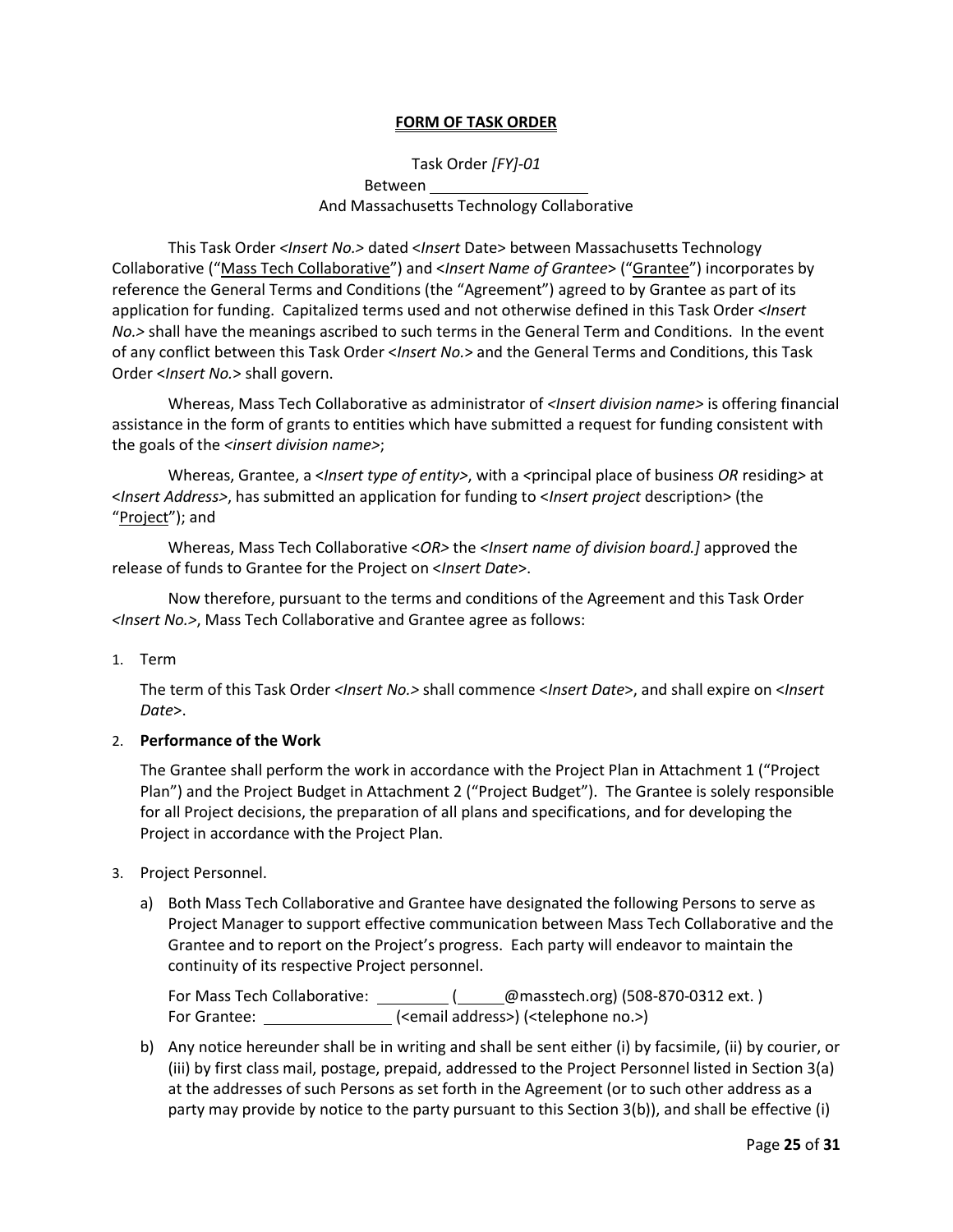if dispatched by facsimile and delivery is electronically confirmed by said media, the day such electronic confirmation is received, (ii) if sent by courier, one business day after dispatch, (iii) if sent by first class mail, five business days after its date of posting.

- 4. Deliverables
	- a) *Deliverables*. Grantee shall provide Mass Tech Collaborative Project Manager with the deliverables set forth in the Project Plan (the "Deliverables").
	- b) *Schedule*. The parties acknowledge that the dates listed in the schedule in the Project Plan are estimates and subject to change. Any changes to the schedule must be approved by Mass Tech Collaborative Project Manager in writing in advance (electronic mail acceptable), and shall be accepted without need for a formal amendment to this Agreement provided that such changes shall not exceed the Term of this Agreement as set forth in Section 2 hereof.
- 5. Other Requirements *<Adjust as applicable>*
	- a) *Program Evaluation.* The Grantee agrees to support Mass Tech Collaborative's program evaluation activities, and Mass Tech Collaborative's goal to disseminate information regarding Grantee's experiences. To this end, the Grantee agrees that its key personnel and contractors working on the Project will be available at reasonable times with advance notice to be interviewed by Mass Tech Collaborative or its authorized representatives for purposes of program evaluation or case study development.
	- b) *Cost Reimbursement and Cost Sharing.* The Grantee shall be compensated on a costreimbursement basis for actual direct costs incurred in the performance of the Project Plan. As a condition of the Grant, Grantee shall share the costs for performance of the Project Plan in an amount that is equal to the lesser of  $\rule{1em}{0.15mm}$  percent (\_%) of the actual costs incurred or \$\_ (the "Cost Share"). The sources and amount of Grantee's Cost Share are set forth in the Project Budget.
- 6. The Grant

In consideration of this Task Order and the Agreement, and as full compensation for Mass Tech Collaborative's share of the costs for the performance of all work and in respect of all other direct and indirect costs, charges or expenses incurred in connection therewith, Mass Tech Collaborative shall pay to the Grantee a maximum amount of  $\Box$  Dollars (\$) bor the cost elements identified in the Project Budget to be funded with Mass Tech Collaborative funds, subject to the provisions and restrictions contained herein. In executing this Task Order, Grantee acknowledges and agrees that its receipt of the Grant does not create any rights of preferences for Grantee to receive subsequent funding from Mass Tech Collaborative for design and/or construction or otherwise.

7. Payments and Invoices

The Grantee shall follow Generally Accepted Accounting Principles ("GAAP") as well as any applicable accounting standards related to the Grantee's receipt of other federal or state funds. If there is not an applicable standard for Grantee, Grantee shall follow Part 31 of the Federal Acquisition Regulations.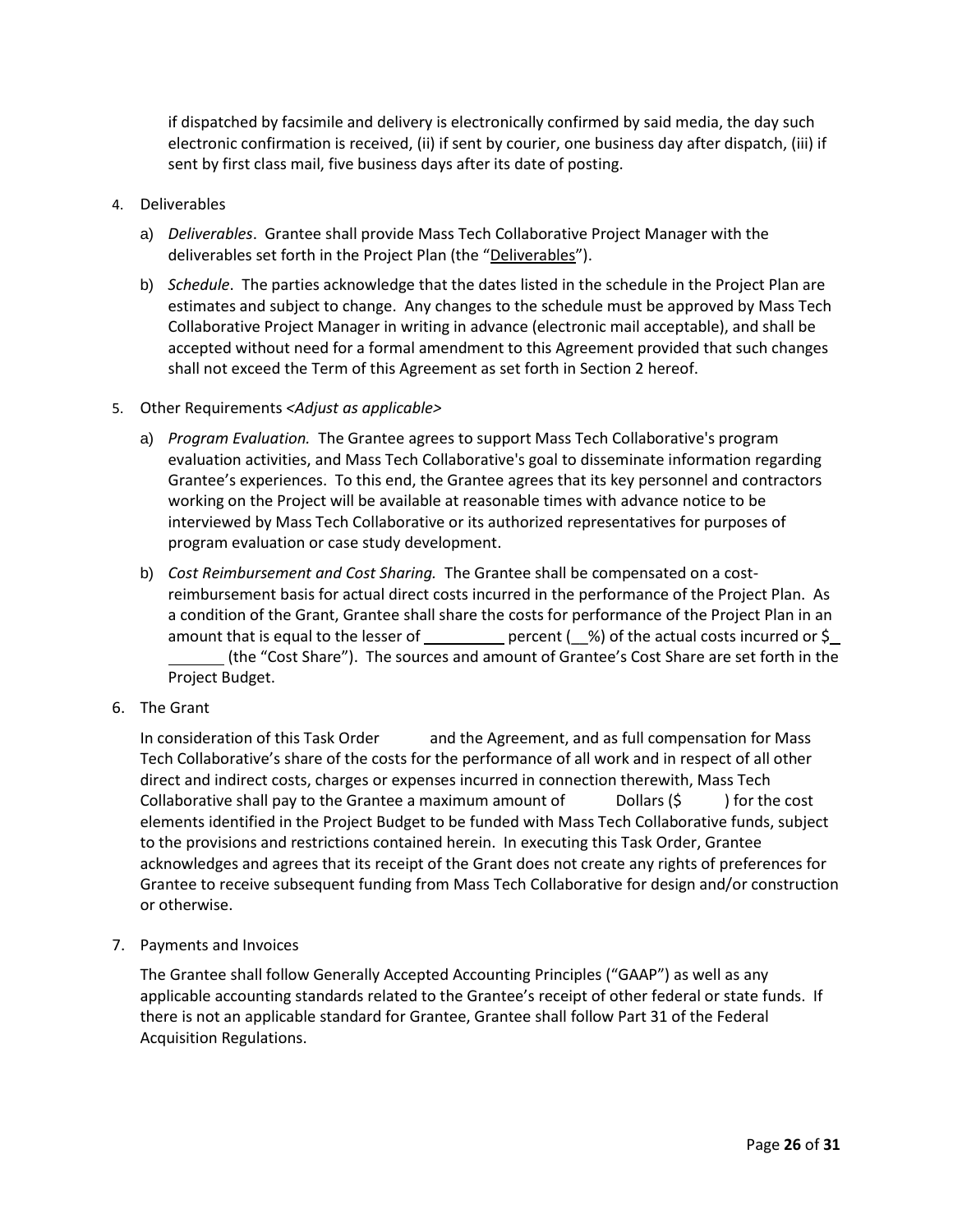- a) *Allowable Charges.*
	- i. Direct Costs. The Grantee shall be reimbursed for direct costs incurred in the performance of the Project Plan and as specified on a line item of the Project Budget, as follows:
		- 1. Direct Labor: services performed by Grantee's employees under the terms of this Agreement at the actual labor rate per hour for each employee or the rate set forth in the Project Budget for the employee, whichever is less;
		- 2. Subcontractors/Consultants: services provided by Grantee's subcontractors/consultants at the actual cost paid for Project services which shall not exceed the amount set forth in the Project Budget;
		- 3. Direct Materials: the cost of direct materials purchased which shall not exceed the amounts set forth in the Project Budget;
		- 4. Other Direct Costs: the cost of other direct materials purchased or costs incurred which shall not exceed the amounts set forth in the Project Budget. (*e.g.,* postage, telephone, publications, graphics, *etc.*); and
		- 5. Travel: the reasonable and necessary costs incurred for travel, lodging, meals and incidental expenses, as set forth in the Project Budget. Reimbursement for the use of personal vehicles shall be limited to the Internal Revenue Service business standard mileage rate.
	- ii. Indirect Costs. The Grantee shall be reimbursed for such indirect costs (*e.g.,* General and Administrative Overhead) at their government-approved rate or at the Grantee's actual indirect cost rate calculated in accordance with Part 31 of the Federal Acquisition Regulations which shall not exceed the rate set forth in the Project Budget.
- b) *Budget Adjustments*. The foregoing notwithstanding, the parties acknowledge that the costs listed in the Project Budget are estimated. Therefore, Grantee may shift funds between the line items associated with each task *[or* category*]* provided that the totals for each task *[or* category*]* as set forth in the Project Budget are not exceeded. Additionally, Grantee may, with the prior written permission of Mass Tech Collaborative PM, shift funds between each task *[or* category*]*. Grantee may not, however, increase the hourly rates as listed in the Project Budget.
- c) *Payment Terms.* Mass Tech Collaborative shall pay the Grantee within forty-five (45) days after receipt of a properly documented invoice, unless Mass Tech Collaborative should determine that any such payment or any part thereof is otherwise not properly payable pursuant to the terms of this Agreement or the Project Budget.
- d) *Invoices/Payment Schedule* 
	- i. Invoices shall be addressed to Mass Tech Collaborative personnel identified in Section 3(a) above.
	- ii. Grantee may submit invoices for payment quarterly *<(OR* upon completion of each milestone and submission of each milestone briefing)> using the template provided by Mass Tech Collaborative. Such invoices shall make reference to the Task Order Number set forth above. The invoice shall set forth total Project costs incurred. These shall be broken down into Mass Tech Collaborative's funding share and, if applicable, Grantee's cost-share or other co-funding share. They shall be in a format consistent with the cost categories set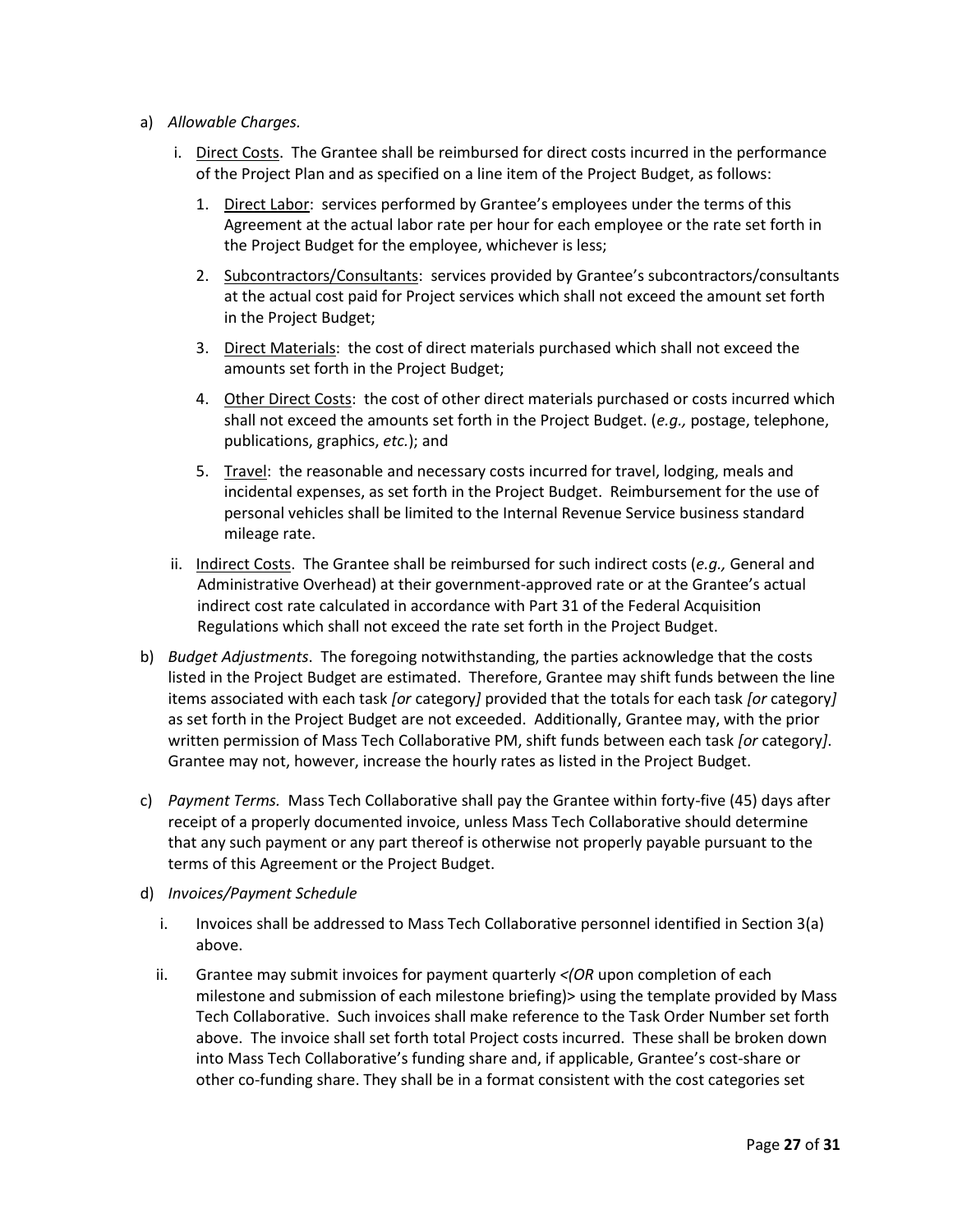forth in the Project Budget. Invoices shall provide reasonable documentation to provide evidence of costs incurred, including:

- i.*Direct Labor*: for each employee, the name, title, and number of hours worked or, if supported by an appropriate allocation methodology, the percentage of effort expended;
- ii.*Subcontractors/Consultants*: copies of invoices for such subcontractors/consultants which have been reviewed and approved by Grantee prior to submission to Mass Tech Collaborative; and
- iii.*Direct Costs/Travel*: all direct costs and travel expenses shall be itemized on the invoice and supported by documentation such as vendor invoices, travel vouchers, expense receipts or other documentation as required by Mass Tech Collaborative.

#### 8. Insurance

Grantee shall obtain and maintain in effect through the term of this Task Order *<Insert No.>* appropriate insurance coverage for its activities under this Task Order *<Insert No.>*, including, but not limited to, comprehensive general liability insurance (bodily injury and property damage). At Mass Tech Collaborative's request, Grantee will provide Mass Tech Collaborative with copies of the certificates of insurance evidencing such coverage. Each policy of insurance required by this Task Order *<Insert No.>* shall contain a provision endorsed to Mass Tech Collaborative that the insurance provided therein may not be canceled or materially modified (*e.g.,* non-renewed or reduced) without thirty (30) days prior written notice to Mass Tech Collaborative. Mass Tech Collaborative shall be an additional insured on such policy or policies. The carrying of any of the insurance required hereunder shall not be interpreted as relieving the Grantee of any responsibility to Mass Tech Collaborative. The Grantee shall assist and cooperate with any insurance company in the adjustment or litigation of all claims arising under this Task Order *<Insert No.>*.

#### 9. Affirmation of Warranties and Certifications

Grantee hereby represents and warrants that, as of the date of this Task Order *<Insert No.>*, all of the representations, warranties and certifications of Grantee set forth in the General Terms and Conditions are true and correct and Grantee is in compliance with all of Grantee's obligations under the General Terms and Conditions and each other Task Order between Mass Tech Collaborative and Grantee.

# 10. Amendments, Entire Agreement and Attachments

All conditions, covenants, duties and obligations contained in this Task Order *<Insert No.>*may be amended only through a written amendment signed by the Grantee and Mass Tech Collaborative. Except for the General Terms and Conditions incorporated herein by reference, the parties understand and agree that this Task Order *<Insert No.>* supersedes all other verbal and written agreements and negotiations by the parties regarding the Project set forth herein. The following are attached and incorporated into this Task Order *<Insert No.>*:

- i. Attachment 1 Project Plan, Deliverables and Schedule
- ii. Attachment 2 Budget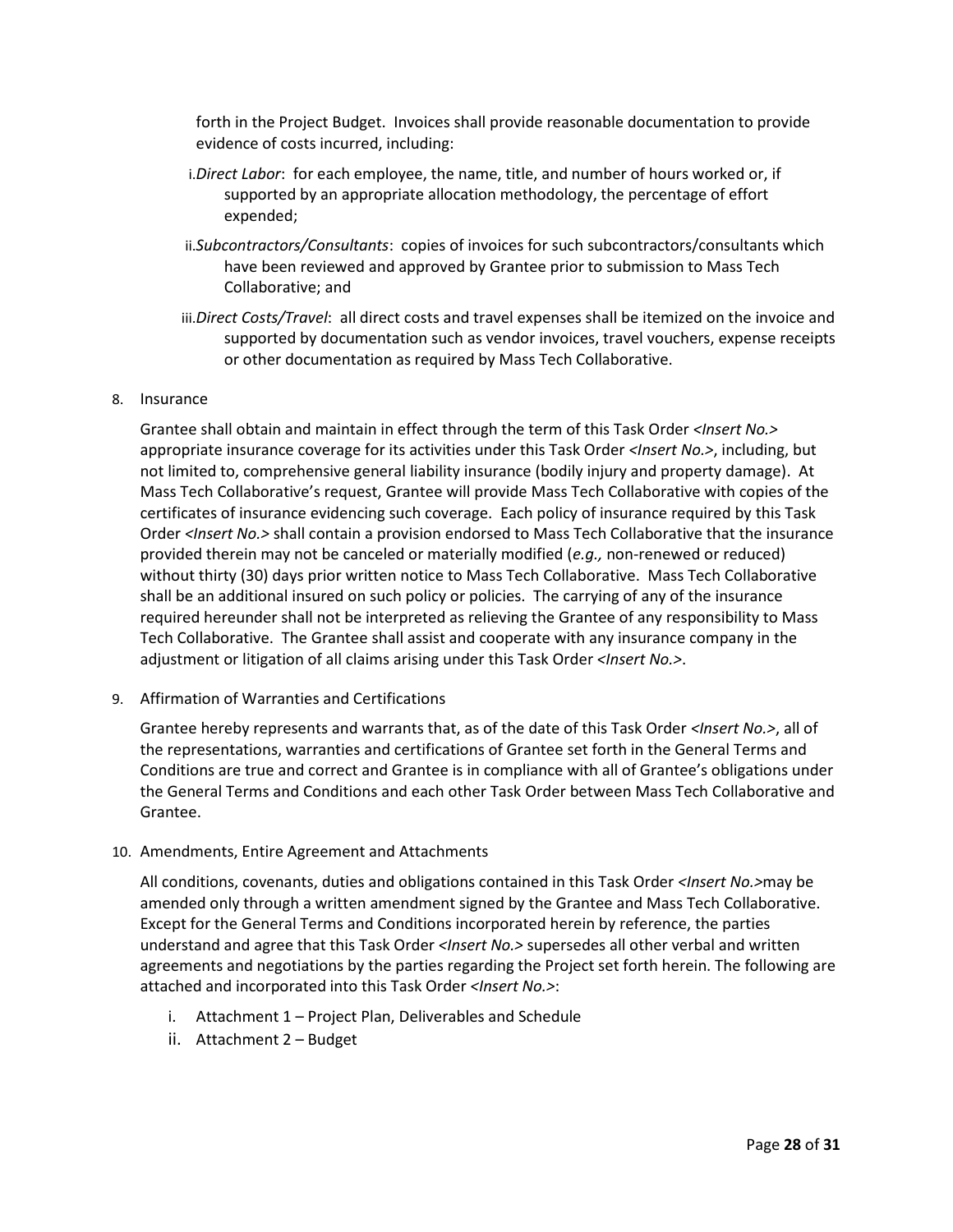# **Attachment E Entrepreneur Mentoring: Experts Gathering Meeting Summary**

**Meeting Date:** May 25, 2016, 1:30-3:30pm **Location:** Massachusetts Technology Collaborative, Westborough, MA

# **Participants in Attendance**

Cape Cod Chamber Fairmount Innovation Lab **LearnLaunch** Berkshire Starts North Shore InnoVentures Innovation Institute MetroWest TechSandBox Valley Venture Mentors Massachusetts Executive Office for Housing and Economic Development Interise Spark Epicenter Community MassDevelopment EforAll Smarter In the City The Capital Network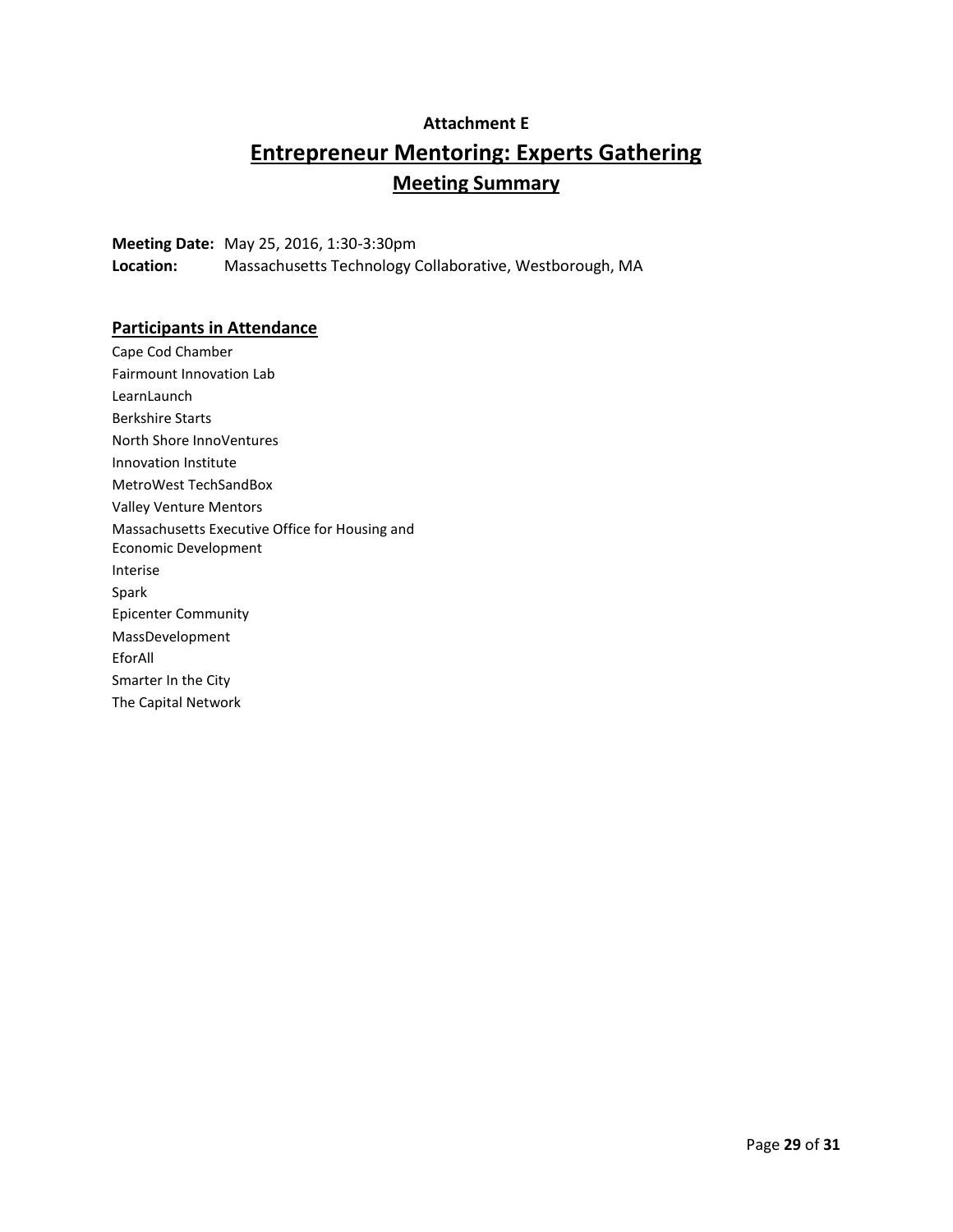# **Group Discussion: Collaboration in the Mentoring Community - Main Takeaways**

- *Collaboration is ingrained and takes many forms.* For most groups involved in entrepreneur mentoring, collaboration is an intrinsic part of their routine operations, and in some cases, is a necessary matter of survival. Collaboration can help meet a need that a group can't meet on its own without overextending itself. Objectives and partners can vary widely. Examples include:
	- o *Programs:* Learn Launch coordinates with The Capital Network on channeling participants to finance-related trainings
	- o *Service:* Spark works with SCORE to provide appropriate assistance to main street mom & pop businesses
	- o *Space:* The Capital Network, which runs programs at different venues, maintains desk space at Learn Launch
	- o *Materials:* Accelerate Boston benefits from transactional collaboration e.g., in-kind contributions like printing – that is essential to execute programs.
	- o *Promotion:* Interise partners with UMass Dartmouth to promote and outreach for program events in the SouthCoast region.
	- o *Expansion:* Valley Venture Mentor is approached by other organizations, such as Worcester CleanTech Incubator, to expand its program approach to other cities
- *There is interest in exploring ways to expand collaboration across groups.* Potential areas include:
	- o *Mentors:* Several participants could see value in referring mentors who do not fit their program needs to other organizations. Other participants noted that there may be some "star" mentoring contacts they would choose to keep close. The group by-in-large agreed that it may be useful to raise the profile of mentors and mentorship to expand the overall pool of available mentors for entrepreneurs across the Commonwealth.
	- o *Tools*: Many participants emphasized they would like to see collaboration extend to useful tools needed for program functions and operations, including, but not limited, to program evaluation mechanisms, entrepreneur and alumni tracking, and mentor matching.
	- o *Content:* There was interest in exploring if the mentoring community could collectively "raise the comprehensiveness and quality" of curriculum by sharing content resources in certain areas – e .g., teaching entrepreneurs about entrepreneurship.
- *Proximity is valuable to collaboration.* The shape that collaboration takes is often very localized. It is motivated by access to potential partners and resources nearby and imperatives to meet immediate gaps and needs. Groups are also more likely to collaborate with partners they know face-to-face and with whom they have working relationships.
- **•** Organizational identity is important. It was mentioned that a clear sense of organizational identity and ambitions is foundational for collaboration. Communicating these dimensions repeatedly and widely can lead to solicitations to partner with like-minded groups that share similar/ complimentary goals.